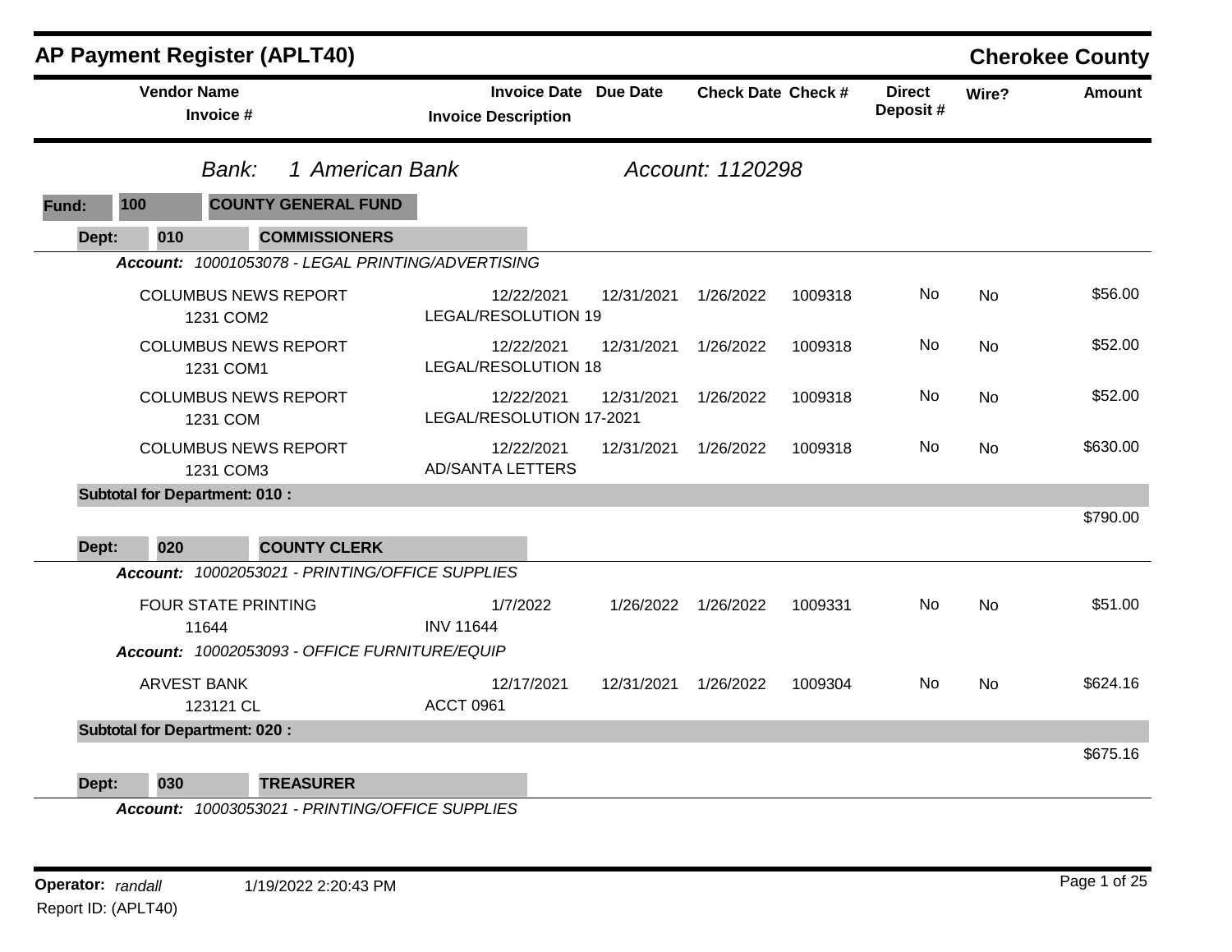| <b>AP Payment Register (APLT40)</b>                                                                                       |                                                            |            |                           |         |                           |                                                                                    | <b>Cherokee County</b> |
|---------------------------------------------------------------------------------------------------------------------------|------------------------------------------------------------|------------|---------------------------|---------|---------------------------|------------------------------------------------------------------------------------|------------------------|
| <b>Vendor Name</b><br>Invoice #                                                                                           | <b>Invoice Date Due Date</b><br><b>Invoice Description</b> |            | <b>Check Date Check #</b> |         | <b>Direct</b><br>Deposit# | Wire?                                                                              | <b>Amount</b>          |
| <b>ARVEST BANK</b><br>123121 TR<br>Account: 10003053075 - DUES/SUBSCRIPTIONS                                              | 12/27/2021<br><b>ACCT 1928</b>                             | 12/31/2021 | 1/26/2022                 | 1009305 | No.                       | <b>No</b><br>No<br>N <sub>o</sub><br><b>No</b><br>No<br>No<br>No<br>N <sub>o</sub> | \$265.83               |
| <b>KCTA TREASURER</b><br>126                                                                                              | 1/18/2022<br>2022 DUES MEMBERSHIP/CHEROKEE CO              |            | 1/26/2022 1/26/2022       | 1009348 | No.                       |                                                                                    | \$250.00               |
| <b>Subtotal for Department: 030:</b>                                                                                      |                                                            |            |                           |         |                           |                                                                                    | \$515.83               |
| 040<br><b>ATTORNEY</b><br>Dept:                                                                                           |                                                            |            |                           |         |                           |                                                                                    |                        |
| Account: 10004053025 - PARTS/VEHICLE REPAIRS<br><b>ARVEST BANK</b><br>123121 AT<br>Account: 10004053030 - GASOLINE        | 12/22/2021<br><b>ACCT 1936</b>                             | 12/31/2021 | 1/26/2022                 | 1009304 | No.                       |                                                                                    | \$12.00                |
| <b>ARVEST BANK</b><br>123121 AT                                                                                           | 12/22/2021<br><b>ACCT 1936</b>                             | 12/31/2021 | 1/26/2022                 | 1009304 | No.                       |                                                                                    | \$62.46                |
| Account: 10004053068 - OTHER COMMODITIES<br><b>CULLIGAN OF JOPLIN</b><br>204338<br>Account: 10004053074 - TELEPHONE BILLS | 12/31/2021<br><b>INV 204338</b>                            | 12/31/2021 | 1/26/2022                 | 1009325 | No.                       |                                                                                    | \$8.50                 |
| <b>VERIZON WIRELESS</b><br>9895203304                                                                                     | 12/16/2021<br>INV 9895203304                               | 12/31/2021 | 1/26/2022                 | 1009389 | No.                       |                                                                                    | \$80.02                |
| Account: 10004053075 - DUES/SUBSCRIPTIONS                                                                                 |                                                            |            |                           |         |                           |                                                                                    |                        |
| <b>ARVEST BANK</b><br>123121 AT1<br>Account: 10004053081 - MISC EXPENSE                                                   | 12/20/2021<br><b>ACCT 1977</b>                             | 12/31/2021 | 1/26/2022                 | 1009304 | No.                       |                                                                                    | \$106.00               |
| <b>ARVEST BANK</b><br>123121 AT                                                                                           | 12/22/2021<br><b>ACCT 1936</b>                             | 12/31/2021 | 1/26/2022                 | 1009304 | No.                       |                                                                                    | \$1,417.97             |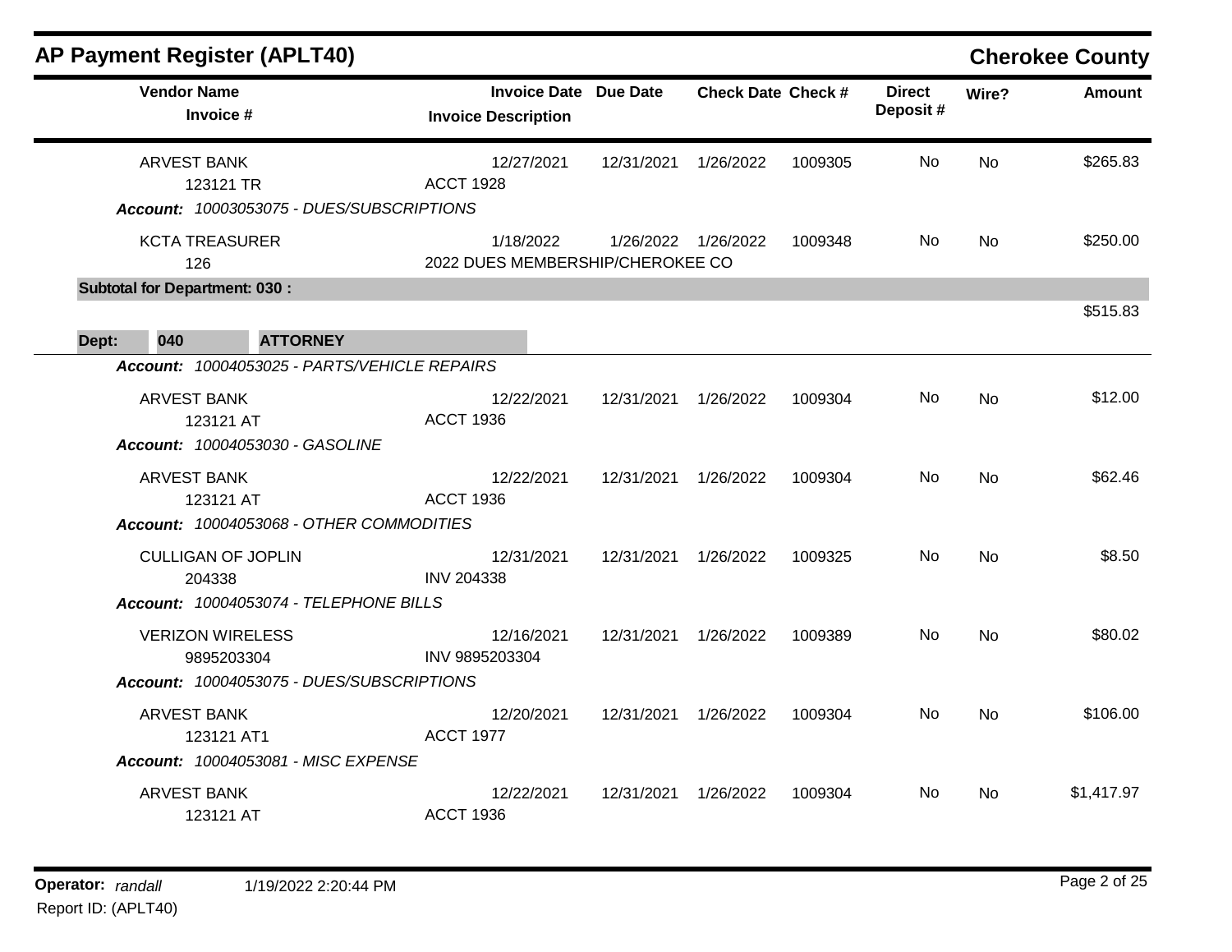| <b>AP Payment Register (APLT40)</b>                                              |                                                            |            |                           |         |                           |           | <b>Cherokee County</b> |
|----------------------------------------------------------------------------------|------------------------------------------------------------|------------|---------------------------|---------|---------------------------|-----------|------------------------|
| <b>Vendor Name</b><br>Invoice #                                                  | <b>Invoice Date Due Date</b><br><b>Invoice Description</b> |            | <b>Check Date Check #</b> |         | <b>Direct</b><br>Deposit# | Wire?     | <b>Amount</b>          |
| <b>ARVEST BANK</b><br>123121 AT2<br>Account: 10004053089 - OTHER CONTRACTUAL     | 12/31/2021<br><b>ACCT 1951</b>                             | 12/31/2021 | 1/26/2022                 | 1009304 | No                        | <b>No</b> | \$295.00               |
| <b>XEROX FINANCIAL SERVICES</b><br>3007051                                       | 1/18/2022<br>INV 3007051                                   |            | 1/26/2022 1/26/2022       | 1009392 | No.                       | <b>No</b> | \$269.79               |
| <b>ARVEST BANK</b><br>123121 AT1                                                 | 12/20/2021<br><b>ACCT 1977</b>                             | 12/31/2021 | 1/26/2022                 | 1009304 | No.                       | No        | \$38.00                |
| Account: 10004053098 - OTHER CAPITAL OUTLAY<br><b>ARVEST BANK</b><br>123121 AT2  | 12/31/2021<br><b>ACCT 1951</b>                             |            | 12/31/2021 1/26/2022      | 1009304 | No.                       | No        | \$3,190.15             |
| <b>Subtotal for Department: 040:</b><br>050<br><b>REGISTER OF DEEDS</b><br>Dept: |                                                            |            |                           |         |                           |           | \$5,479.89             |
| Account: 10005053021 - PRINTING/OFFICE SUPPLIES                                  |                                                            |            |                           |         |                           |           |                        |
| <b>ARVEST BANK</b><br>1231 ROD                                                   | 12/7/2021<br><b>ACCT 1852</b>                              | 12/31/2021 | 1/26/2022                 | 1009304 | No                        | <b>No</b> | \$28.54                |
| <b>Subtotal for Department: 050:</b>                                             |                                                            |            |                           |         |                           |           |                        |
| 060<br>Dept:<br><b>SHERIFF &amp; JAIL</b>                                        |                                                            |            |                           |         |                           |           | \$28.54                |
| Account: 10006053002 - SALARIES                                                  |                                                            |            |                           |         |                           |           |                        |
| <b>CHRISTOPHER SPEER</b><br>126                                                  | 1/18/2022<br><b>CONTRACT LABOR</b>                         | 1/26/2022  | 1/26/2022                 | 1009314 | No                        | <b>No</b> | \$150.00               |
| Account: 10006053021 - PRINTING/OFFICE SUPPLIES                                  |                                                            |            |                           |         |                           |           |                        |
| <b>QUILL CORPORATION</b><br>21922665                                             | 12/29/2021<br>INV 21922665                                 | 12/31/2021 | 1/26/2022                 | 1009370 | No.                       | <b>No</b> | \$16.58                |
| QUILL CORPORATION<br>21894403                                                    | 12/28/2021<br>INV 21894403                                 | 12/31/2021 | 1/26/2022                 | 1009370 | No                        | No        | \$123.27               |
|                                                                                  |                                                            |            |                           |         |                           |           |                        |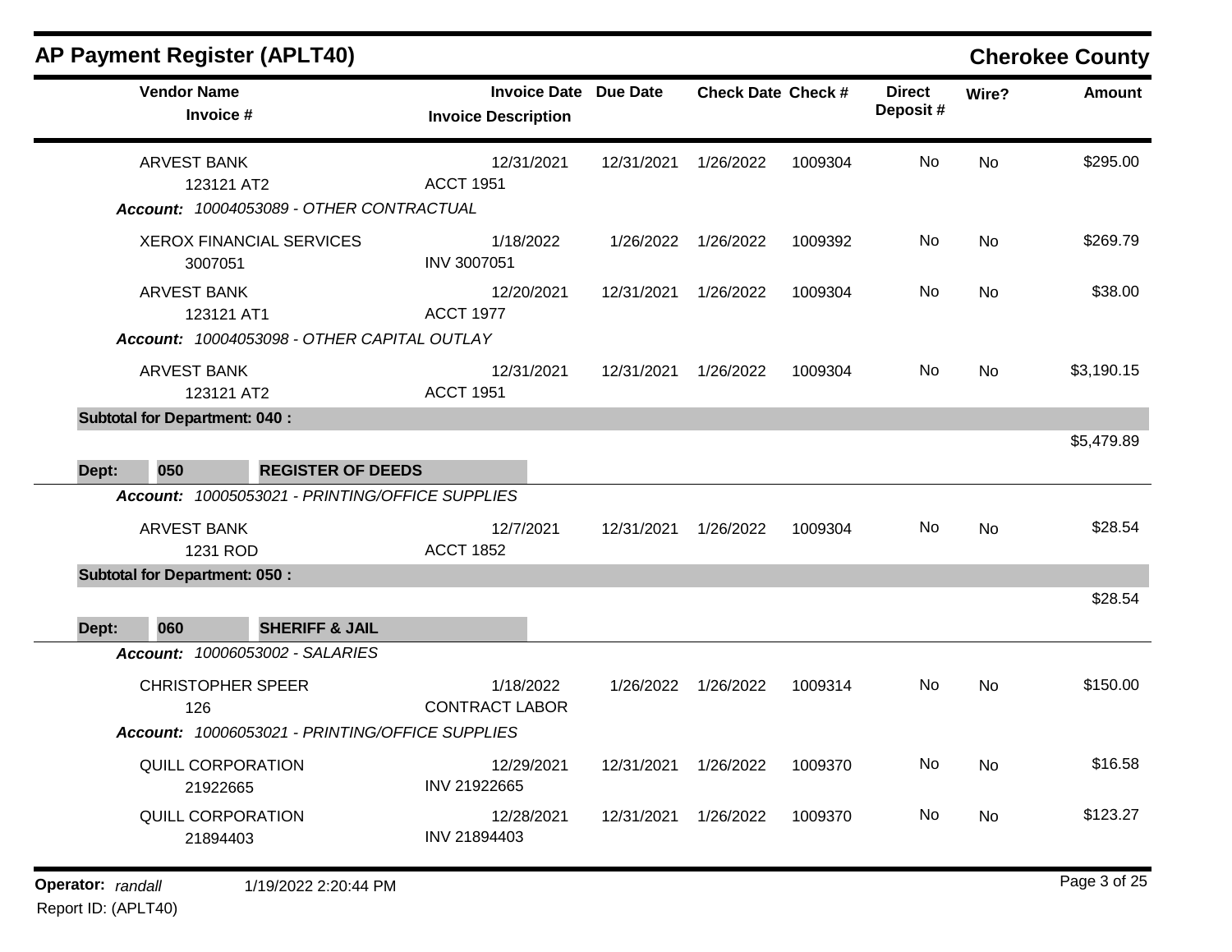| <b>AP Payment Register (APLT40)</b>                                                  |                                                     |                      |                           |         |                           |           | <b>Cherokee County</b> |
|--------------------------------------------------------------------------------------|-----------------------------------------------------|----------------------|---------------------------|---------|---------------------------|-----------|------------------------|
| <b>Vendor Name</b><br>Invoice #                                                      | Invoice Date Due Date<br><b>Invoice Description</b> |                      | <b>Check Date Check #</b> |         | <b>Direct</b><br>Deposit# | Wire?     | <b>Amount</b>          |
| FOUR STATE PRINTING<br>11656<br>Account: 10006053022 - EMPLOYEE UNIFORMS/ACCESSORIES | 1/14/2022<br><b>INV 11656</b>                       | 1/26/2022            | 1/26/2022                 | 1009331 | No                        | No        | \$134.99               |
| <b>ARVEST BANK</b><br>123121 SH2                                                     | 12/30/2021<br><b>ACCT 1605</b>                      | 12/31/2021 1/26/2022 |                           | 1009304 | No                        | <b>No</b> | \$250.69               |
| <b>ARVEST BANK</b><br>123121 SH                                                      | 12/30/2021<br><b>ACCT 1696</b>                      | 12/31/2021 1/26/2022 |                           | 1009304 | No                        | <b>No</b> | \$60.99                |
| TBS ELECTRONICS, INC<br>S206489<br>Account: 10006053025 - PARTS/VEHICLE REPAIRS      | 12/29/2021<br><b>ORDER S206489</b>                  | 12/31/2021 1/26/2022 |                           | 1009381 | No                        | <b>No</b> | \$1,944.00             |
| NATALINIS AUTOMOTIVE<br>793814                                                       | 1/11/2022<br><b>INV 793814</b>                      |                      | 1/26/2022 1/26/2022       | 1009361 | No                        | <b>No</b> | \$75.30                |
| NATALINIS AUTOMOTIVE<br>794623                                                       | 1/14/2022<br><b>INV 794623</b>                      |                      | 1/26/2022 1/26/2022       | 1009360 | No.                       | No        | \$14.54                |
| NATALINIS AUTOMOTIVE<br>793830                                                       | 1/11/2022<br><b>INV 793830</b>                      | 1/26/2022            | 1/26/2022                 | 1009361 | No                        | No        | \$167.61               |
| NATALINIS AUTOMOTIVE<br>794672                                                       | 1/14/2022<br><b>INV 794672</b>                      |                      | 1/26/2022 1/26/2022       | 1009360 | No                        | No        | \$63.49                |
| NATALINIS AUTOMOTIVE<br>793861                                                       | 1/11/2022<br><b>INV 793861</b>                      |                      | 1/26/2022 1/26/2022       | 1009361 | <b>No</b>                 | No        | \$38.98                |
| NATALINIS AUTOMOTIVE<br>794576                                                       | 1/14/2022<br><b>INV 794576</b>                      |                      | 1/26/2022 1/26/2022       | 1009360 | No                        | No        | \$51.06                |
| FULL SERVICE AUTOMOTIVE<br>816421                                                    | 1/14/2022<br><b>INV 816421</b>                      |                      | 1/26/2022 1/26/2022       | 1009333 | No                        | <b>No</b> | \$516.37               |
| MIKE CARPINO FORD MERCURY INC<br>114484                                              | 1/11/2022<br><b>INV 114484</b>                      | 1/26/2022            | 1/26/2022                 | 1009358 | No                        | No        | \$648.47               |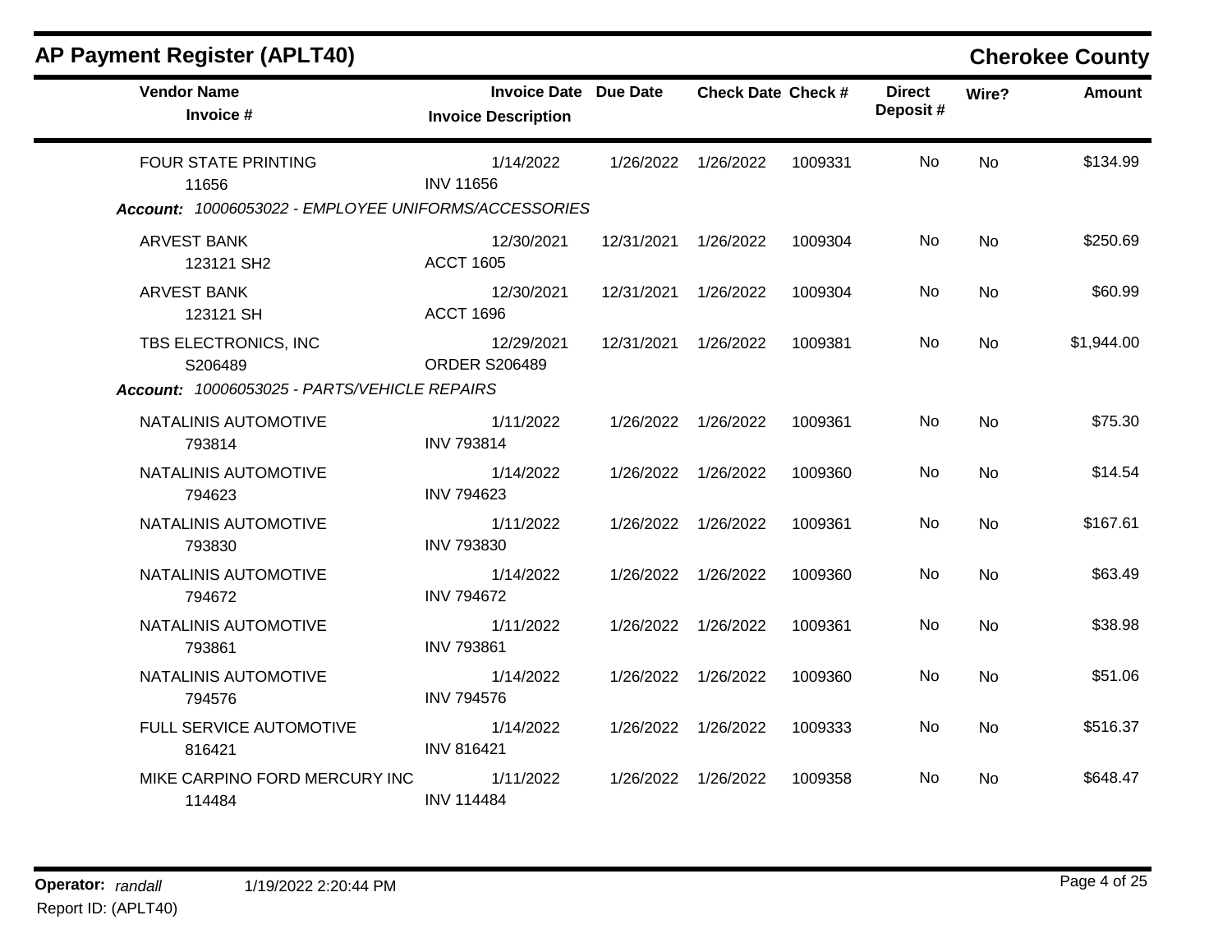| <b>Vendor Name</b><br>Invoice #                          | <b>Invoice Date Due Date</b><br><b>Invoice Description</b> |                      | <b>Check Date Check #</b> |         | <b>Direct</b><br>Deposit# | Wire?     | <b>Amount</b> |
|----------------------------------------------------------|------------------------------------------------------------|----------------------|---------------------------|---------|---------------------------|-----------|---------------|
| MIKE CARPINO FORD MERCURY INC<br>114485                  | 1/11/2022<br><b>INV 114485</b>                             |                      | 1/26/2022 1/26/2022       | 1009358 | <b>No</b>                 | <b>No</b> | \$237.38      |
| Account: 10006053030 - GASOLINE                          |                                                            |                      |                           |         |                           |           |               |
| JIM WOODS MARKETING INC<br>0045600                       | 12/30/2021<br>INV 0045600                                  | 12/31/2021           | 1/26/2022                 | 1009342 | No.                       | <b>No</b> | \$24,090.54   |
| <b>ARVEST BANK</b><br>123121 SH                          | 12/30/2021<br><b>ACCT 1696</b>                             | 12/31/2021           | 1/26/2022                 | 1009304 | No                        | No        | \$368.65      |
| Account: 10006053031 - DIESEL FUEL                       |                                                            |                      |                           |         |                           |           |               |
| CONSOLIDATED CORRECTIONAL FOOD SE 12/29/2021<br>19122921 | INV 19122921                                               | 12/31/2021           | 1/26/2022                 | 1009321 | <b>No</b>                 | <b>No</b> | \$11,638.22   |
| Account: 10006053068 - OTHER COMMODITIES                 |                                                            |                      |                           |         |                           |           |               |
| <b>ARVEST BANK</b><br>123121 SH2                         | 12/30/2021<br><b>ACCT 1605</b>                             | 12/31/2021 1/26/2022 |                           | 1009304 | <b>No</b>                 | <b>No</b> | \$67.31       |
| Account: 10006053072 - GAS, ELECTRIC, WATER              |                                                            |                      |                           |         |                           |           |               |
| TEEL INSURANCE AGENCY INC<br>387                         | 1/14/2022<br><b>INV 387</b>                                |                      | 1/26/2022 1/26/2022       | 1009382 | No                        | <b>No</b> | \$50.00       |
| SERVICE RECYCLING, LLC<br>R6507                          | 1/14/2022<br><b>INV R6507</b>                              |                      | 1/26/2022 1/26/2022       | 1009374 | No.                       | No        | \$45.00       |
| KANSAS GAS SERVICE<br>123121 SH                          | 12/31/2021<br>ACCT 510401545167491136                      | 12/31/2021           | 1/26/2022                 | 1009347 | No.                       | <b>No</b> | \$489.90      |
| SERVICE RECYCLING, LLC<br>R6306                          | 12/1/2021<br><b>INV R6306</b>                              | 12/31/2021           | 1/26/2022                 | 1009374 | No.                       | <b>No</b> | \$45.00       |
| Account: 10006053073 - TRANSPORTATION                    |                                                            |                      |                           |         |                           |           |               |
| <b>ARVEST BANK</b><br>123121 SH                          | 12/30/2021<br><b>ACCT 1696</b>                             | 12/31/2021           | 1/26/2022                 | 1009304 | No                        | <b>No</b> | \$251.35      |

*Account: 10006053074 - TELEPHONE BILLS*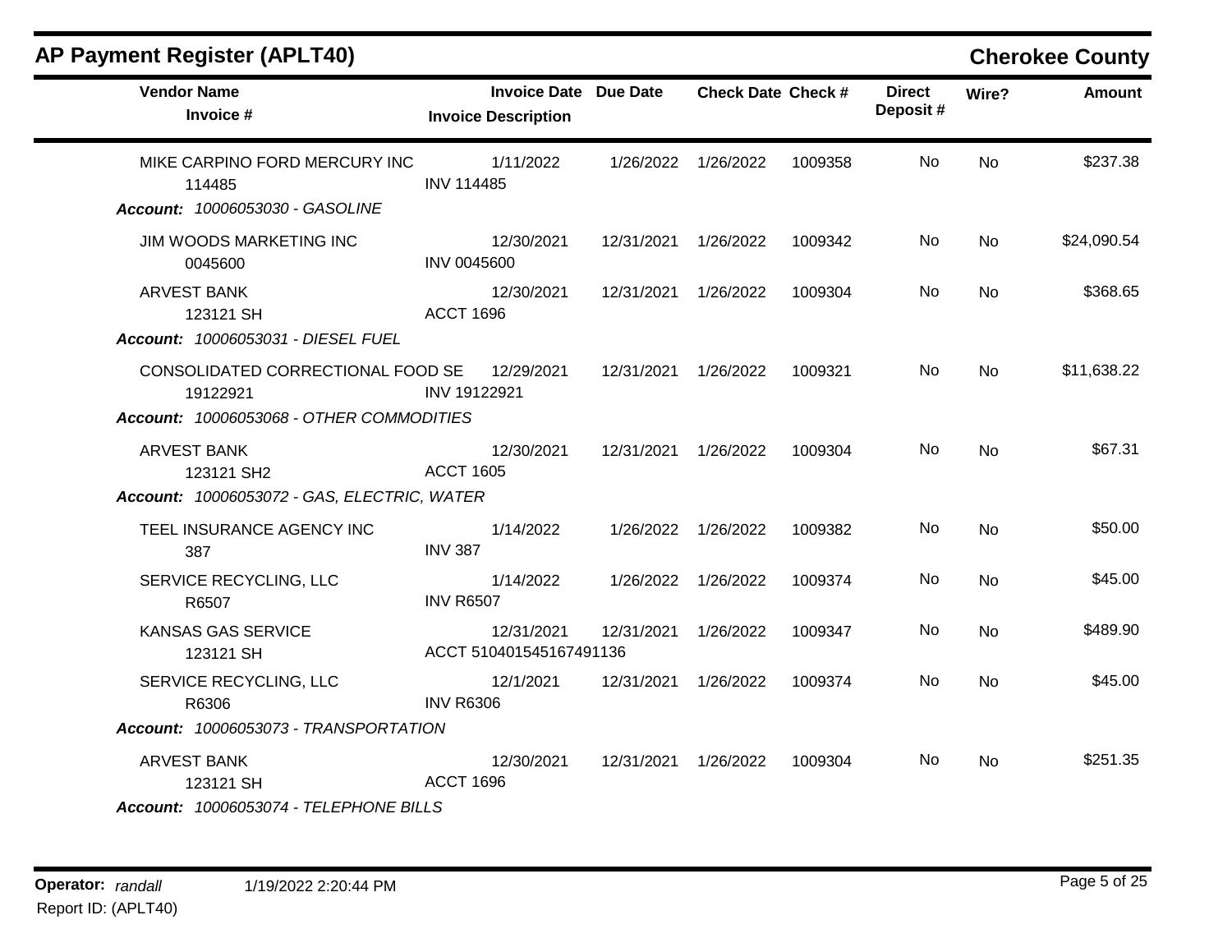| <b>Vendor Name</b><br>Invoice #                                                                                   | Invoice Date Due Date<br><b>Invoice Description</b> |                      | <b>Check Date Check #</b> |         | <b>Direct</b><br>Deposit# | Wire?     | <b>Amount</b> |
|-------------------------------------------------------------------------------------------------------------------|-----------------------------------------------------|----------------------|---------------------------|---------|---------------------------|-----------|---------------|
| <b>CENTURYLINK</b><br>123121 SH                                                                                   | 12/31/2021<br>ACCT 314237715                        | 12/31/2021 1/26/2022 |                           | 1009311 | No                        | <b>No</b> | \$111.79      |
| CRAW-KAN TELEPHONE COOPERATIVE INC 1/11/2022<br>126                                                               | ACCT 121787                                         |                      | 1/26/2022 1/26/2022       | 1009324 | No.                       | No        | \$41.07       |
| AT&T 5075<br>1231                                                                                                 | 12/25/2021<br>ACCT 0305179815001                    | 12/31/2021 1/26/2022 |                           | 1009307 | No.                       | No        | \$22.45       |
| AT&T 5075<br>123121<br>Account: 10006053075 - DUES/SUBSCRIPTIONS                                                  | 12/31/2021<br>ACCT 0574120295001                    | 12/31/2021 1/26/2022 |                           | 1009307 | No.                       | <b>No</b> | \$86.10       |
| MID-STATES ORGANIZED CRIME INFO CEN 1/14/2022<br>32019-1244<br>Account: 10006053080 - MAINTENANCE/BLDGS & GROUNDS | INV 32019-1244                                      |                      | 1/26/2022 1/26/2022       | 1009357 | No.                       | No        | \$200.00      |
| SATTERLEE PLUMBING HEATING & AIR<br>23751                                                                         | 12/20/2021<br><b>INV 23751</b>                      | 12/31/2021 1/26/2022 |                           | 1009372 | No.                       | No        | \$4,750.14    |
| <b>ARVEST BANK</b><br>123121 SH                                                                                   | 12/30/2021<br><b>ACCT 1696</b>                      | 12/31/2021 1/26/2022 |                           | 1009304 | No                        | <b>No</b> | \$405.00      |
| SMC ELECTRIC SUPPLY<br>50383407                                                                                   | 1/14/2022<br>INV 50383407.00                        |                      | 1/26/2022 1/26/2022       | 1009375 | No.                       | No        | \$87.00       |
| <b>CUSTOM AWARDS</b><br>21.445                                                                                    | 12/30/2021<br><b>INV 21.445</b>                     | 12/31/2021 1/26/2022 |                           | 1009326 | No                        | <b>No</b> | \$39.98       |
| <b>CINTAS FIRE PROTECTION</b><br>38562                                                                            | 12/29/2021<br><b>ORDER 38562</b>                    | 12/31/2021 1/26/2022 |                           | 1009316 | No.                       | No        | \$1,137.00    |
| MID AMERICA PEST CONTROL, LLC<br>4298                                                                             | 1/14/2022<br><b>INV 4298</b>                        |                      | 1/26/2022 1/26/2022       | 1009356 | No.                       | No        | \$75.00       |
| STANLEY CONVERGENT SECURITY SOLUTI<br>6002067507<br>Account: 10006053083 - EQUIPMENT LEASE/RENTAL                 | 1/14/2022<br>INV 6002067507                         |                      | 1/26/2022 1/26/2022       | 1009377 | No.                       | No        | \$1,164.00    |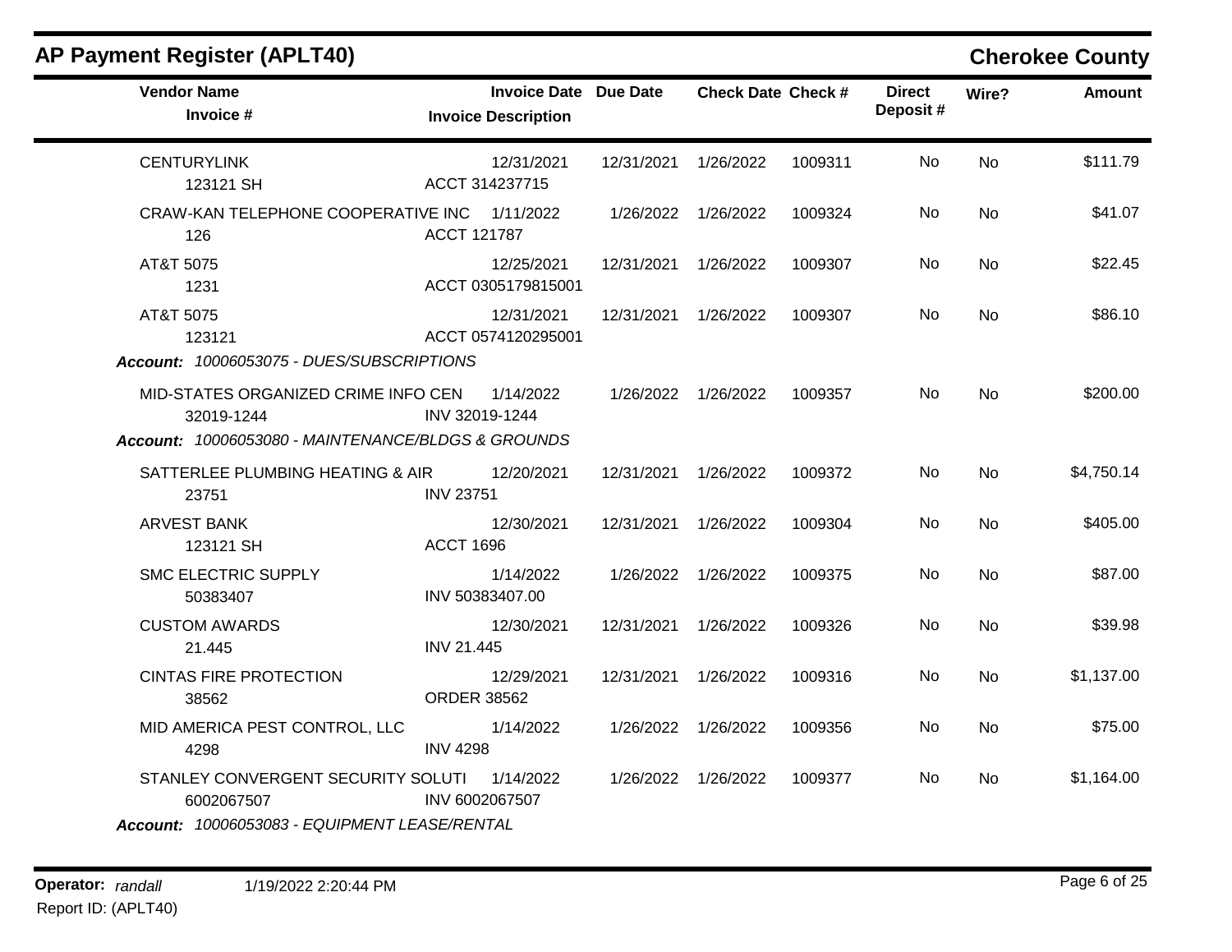| <b>AP Payment Register (APLT40)</b>                                                           |                                                            |                      |                           |         |                           |           | <b>Cherokee County</b> |
|-----------------------------------------------------------------------------------------------|------------------------------------------------------------|----------------------|---------------------------|---------|---------------------------|-----------|------------------------|
| <b>Vendor Name</b><br>Invoice #                                                               | <b>Invoice Date Due Date</b><br><b>Invoice Description</b> |                      | <b>Check Date Check #</b> |         | <b>Direct</b><br>Deposit# | Wire?     | <b>Amount</b>          |
| <b>TOSHIBA FINANCIAL SERVICES</b><br>30777871<br>Account: 10006053088 - CLASSES/TRAINING FEES | 12/31/2021<br><b>INV 30777871</b>                          | 12/31/2021           | 1/26/2022                 | 1009384 | <b>No</b>                 | <b>No</b> | \$668.00               |
| <b>ARVEST BANK</b><br>123121 SH1                                                              | 12/28/2021<br><b>ACCT 8604</b>                             | 12/31/2021           | 1/26/2022                 | 1009304 | No.                       | <b>No</b> | \$205.70               |
| INSIDE THE TAPE LLC<br>126<br>Account: 10006053089 - OTHER CONTRACTUAL                        | 1/11/2022<br><b>TUITION FEE/TRAINING</b>                   |                      | 1/26/2022 1/26/2022       | 1009340 | No.                       | No        | \$590.00               |
| OFFICE OF THE SECRETARY OF STATE<br>126<br>Account: 10006053094 - VEHICLES                    | 1/14/2022<br>NOTARY PUBLIC/JULIANA MILLER                  | 1/26/2022            | 1/26/2022                 | 1009365 | No.                       | No        | \$25.00                |
| <b>VITAL SIGNS</b><br>7433A                                                                   | 12/15/2021<br><b>INV 7433A</b>                             | 12/31/2021           | 1/26/2022                 | 1009390 | No.                       | No        | \$450.00               |
| <b>VITAL SIGNS</b><br>7350A                                                                   | 10/1/2021<br><b>INV 7350A</b>                              | 12/31/2021           | 1/26/2022                 | 1009390 | No                        | No        | \$750.00               |
| Account: 10006053737 - INMATE PERSONAL ITEMS                                                  |                                                            |                      |                           |         |                           |           |                        |
| <b>TURNKEY CORRECTIONS</b><br>12312021                                                        | 12/31/2021<br>INV 623, 624                                 | 12/31/2021 1/26/2022 |                           | 1009388 | No                        | No        | \$3,076.63             |
| ANCHORTEX CORPORATION<br>413183                                                               | 12/30/2021<br><b>INV 413183</b>                            | 12/31/2021           | 1/26/2022                 | 1009303 | No                        | No        | \$1,257.50             |
| ANCHORTEX CORPORATION<br>CM62416                                                              | 11/24/2021<br>QUOTE CM-62416                               | 12/31/2021           | 1/26/2022                 | 1009303 | No.                       | No.       | \$1,257.50             |
| <b>Account: 10006053786 - INMATE MEDICAL</b>                                                  |                                                            |                      |                           |         |                           |           |                        |
| ADVANCED CORRECTIONAL HEALTHCARE,<br>113576                                                   | 1/11/2022<br><b>INV 113576</b>                             |                      | 1/26/2022 1/26/2022       | 1009301 | No                        | <b>No</b> | \$4,866.26             |
| EVAN'S HEALTH MART DRUG<br>123121                                                             | 12/31/2021<br><b>INMATE MEDICINE</b>                       | 12/31/2021           | 1/26/2022                 | 1009328 | No.                       | No        | \$165.73               |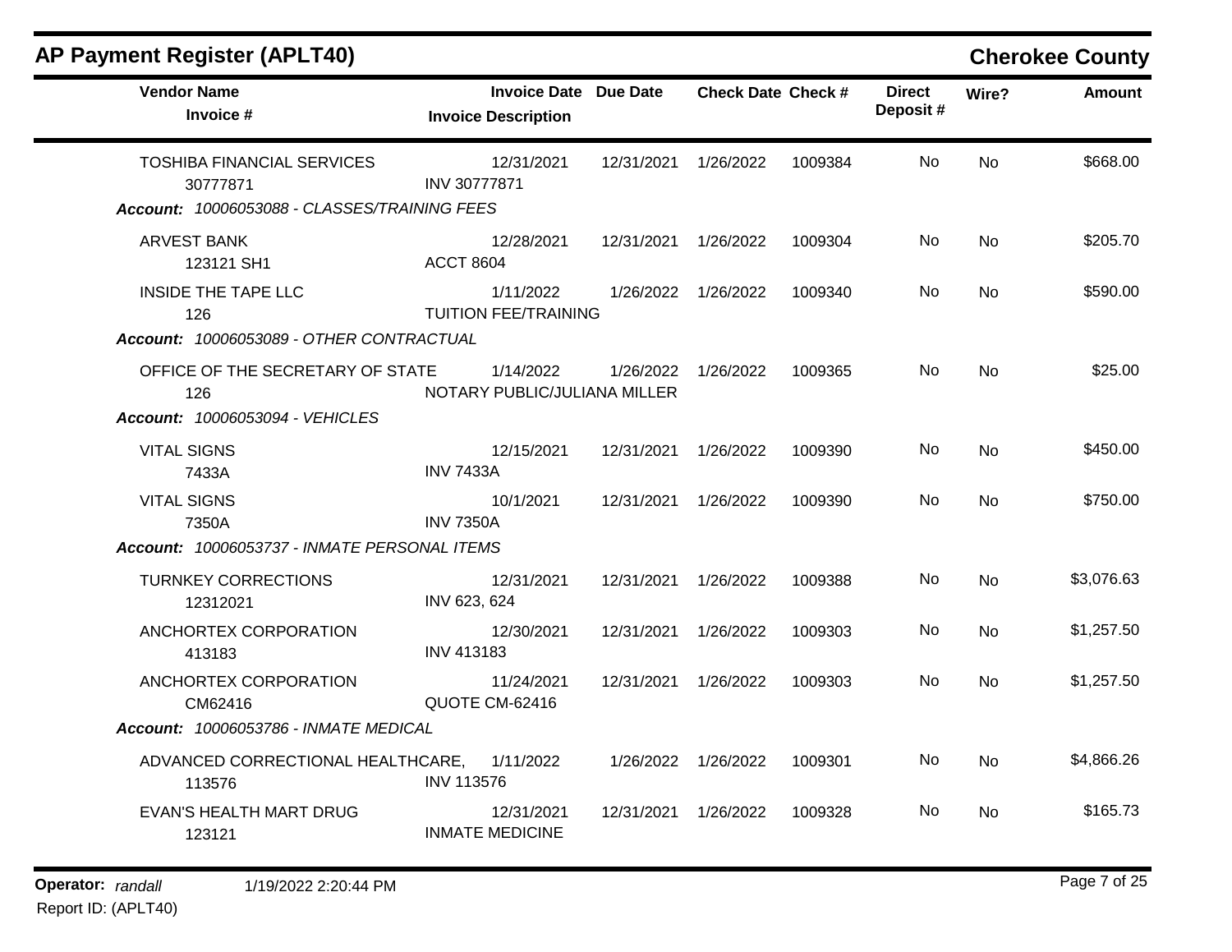| <b>AP Payment Register (APLT40)</b>             |                            |                                          |                     |                           |         |                           |           | <b>Cherokee County</b> |
|-------------------------------------------------|----------------------------|------------------------------------------|---------------------|---------------------------|---------|---------------------------|-----------|------------------------|
| <b>Vendor Name</b><br>Invoice #                 | <b>Invoice Description</b> | <b>Invoice Date</b>                      | Due Date            | <b>Check Date Check #</b> |         | <b>Direct</b><br>Deposit# | Wire?     | <b>Amount</b>          |
| ASCENSION VIA CHRISTI HOSPITAL IN PITT<br>1231  | ACCT 1398598V20804         | 11/20/2021                               | 12/31/2021          | 1/26/2022                 | 1009306 | No                        | No        | \$36.00                |
| <b>MICHELLE TIPPIE</b><br>126                   | <b>REIMBURSEMENT</b>       | 1/11/2022                                |                     | 1/26/2022 1/26/2022       | 1009355 | No.                       | No        | \$71.25                |
| <b>Subtotal for Department: 060:</b>            |                            |                                          |                     |                           |         |                           |           |                        |
| 070<br>Dept:                                    | <b>DISTRICT COURT</b>      |                                          |                     |                           |         |                           |           | \$63,078.79            |
| Account: 10007053021 - PRINTING/OFFICE SUPPLIES |                            |                                          |                     |                           |         |                           |           |                        |
| ETTINGER'S OFFICE SUPPLY<br>5443370             | INV 5443370                | 1/14/2022                                |                     | 1/26/2022 1/26/2022       | 1009327 | No                        | No        | \$403.10               |
| ETTINGER'S OFFICE SUPPLY<br>5443360             | INV 5443360                | 1/14/2022                                | 1/26/2022 1/26/2022 |                           | 1009327 | No                        | <b>No</b> | \$421.96               |
| Account: 10007053028 - COMPUTER SUPPLIES        |                            |                                          |                     |                           |         |                           |           |                        |
| ADVANTAGE COMPUTER ENTERPRISES IN<br>88394      | <b>INV 88394</b>           | 1/14/2022                                |                     | 1/26/2022 1/26/2022       | 1009302 | No                        | No        | \$567.50               |
| <b>Account: 10007053029 - MISC SUPPLIES</b>     |                            |                                          |                     |                           |         |                           |           |                        |
| <b>CULLIGAN OF JOPLIN</b><br>204339             | <b>INV 204339</b>          | 1/14/2022                                | 1/26/2022 1/26/2022 |                           | 1009325 | No                        | No        | \$21.50                |
| Account: 10007053073 - TRANSPORTATION           |                            |                                          |                     |                           |         |                           |           |                        |
| <b>TAMMIE CARLSON-OAS</b><br>126                | <b>TRAVEL EXPENSE</b>      | 1/14/2022                                |                     | 1/26/2022 1/26/2022       | 1009380 | No                        | No        | \$104.88               |
| Account: 10007053076 - PROFESSIONAL SERVICES    |                            |                                          |                     |                           |         |                           |           |                        |
| <b>CARLOS ANGELES</b><br>126                    |                            | 1/18/2022<br><b>TRANSLATION SERVICES</b> | 1/26/2022           | 1/26/2022                 | 1009310 | No.                       | No        | \$35.00                |
| Account: 10007053083 - EQUIPMENT LEASE/RENTAL   |                            |                                          |                     |                           |         |                           |           |                        |
| TOTAL ELECTRONICS CONTRACTING<br>91105          | <b>INV 91105</b>           | 1/18/2022                                |                     | 1/26/2022 1/26/2022       | 1009385 | No.                       | No        | \$110.00               |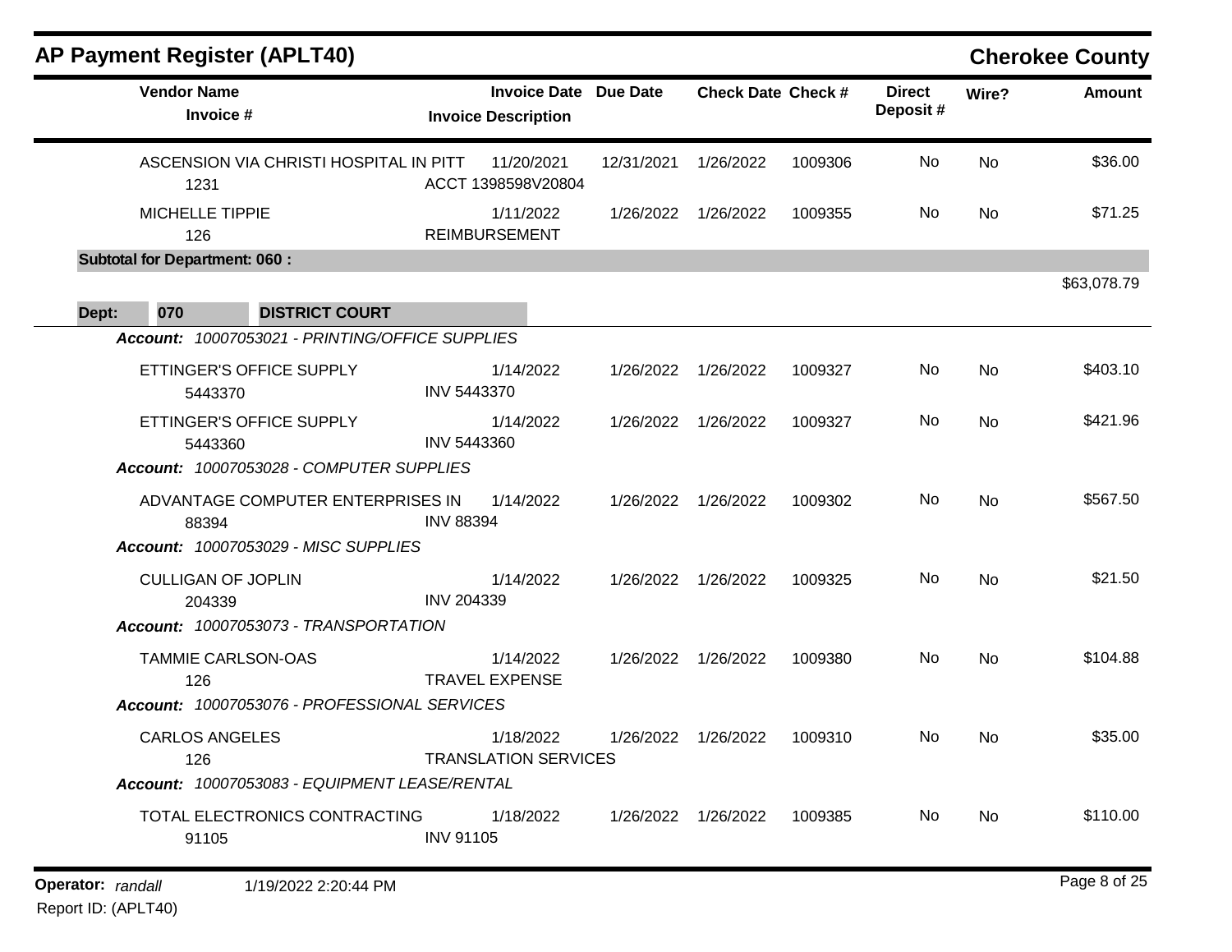| <b>AP Payment Register (APLT40)</b>  |                                             |                                                            |           |                           |         |                           |                | <b>Cherokee County</b> |
|--------------------------------------|---------------------------------------------|------------------------------------------------------------|-----------|---------------------------|---------|---------------------------|----------------|------------------------|
| <b>Vendor Name</b><br>Invoice #      |                                             | <b>Invoice Date Due Date</b><br><b>Invoice Description</b> |           | <b>Check Date Check #</b> |         | <b>Direct</b><br>Deposit# | Wire?          | <b>Amount</b>          |
| <b>Subtotal for Department: 070:</b> |                                             |                                                            |           |                           |         |                           |                | \$1,663.94             |
| 080<br>Dept:                         | <b>COURTHOUSE</b>                           |                                                            |           |                           |         |                           |                |                        |
|                                      | Account: 10008053040 - JANITORIAL SUPPLIES  |                                                            |           |                           |         |                           |                |                        |
| CINTAS #459<br>4106689692            |                                             | 1/11/2022<br>INV 4106689692                                |           | 1/26/2022 1/26/2022       | 1009315 | No.                       | No             | \$59.19                |
| CINTAS #459<br>4107374427            |                                             | 1/14/2022<br>INV 4107374427                                |           | 1/26/2022 1/26/2022       | 1009315 | No                        | No             | \$59.19                |
| TRUE VALUE COLUMBUS<br>A458401       |                                             | 1/11/2022<br><b>TRANS A458401</b>                          | 1/26/2022 | 1/26/2022                 | 1009387 | No                        | <b>No</b>      | \$52.53                |
|                                      | Account: 10008053042 - BREAKROOM SUPPLIES   |                                                            |           |                           |         |                           |                |                        |
| <b>CULLIGAN OF JOPLIN</b><br>204085  |                                             | 1/11/2022<br><b>INV 204085</b>                             |           | 1/26/2022 1/26/2022       | 1009325 | No                        | <b>No</b>      | \$11.20                |
|                                      | Account: 10008053072 - GAS, ELECTRIC, WATER |                                                            |           |                           |         |                           |                |                        |
| <b>KANSAS GAS SERVICE</b><br>126 CH  |                                             | 1/11/2022<br>ACCT 510241094 1188724 27                     |           | 1/26/2022 1/26/2022       | 1009347 | No                        | No             | \$257.77               |
|                                      | Account: 10008053075 - DUES/SUBSCRIPTIONS   |                                                            |           |                           |         |                           |                |                        |
| <b>SEKRPC</b><br>126                 |                                             | 1/14/2022<br><b>2022 DUES</b>                              |           | 1/26/2022 1/26/2022       | 1009373 | No.                       | No             | \$5,304.30             |
|                                      |                                             | Account: 10008053080 - MAINTENANCE/BLDGS & GROUNDS         |           |                           |         |                           |                |                        |
| 126                                  | QUALITY PEST CONTROL INC                    | 1/11/2022<br><b>MONTHLY SPRAY</b>                          |           | 1/26/2022 1/26/2022       | 1009369 | No.                       | <b>No</b>      | \$50.00                |
| TOUCHTON ELECTRIC INC<br>67315       |                                             | 1/14/2022<br><b>INV 67315</b>                              |           | 1/26/2022 1/26/2022       | 1009386 | No                        | <b>No</b>      | \$12,500.00            |
| TOUCHTON ELECTRIC INC<br>67714       |                                             | 1/14/2022<br><b>INV 67714</b>                              |           | 1/26/2022 1/26/2022       | 1009386 | No.                       | N <sub>0</sub> | \$34.00                |
|                                      | Account: 10008053089 - OTHER CONTRACTUAL    |                                                            |           |                           |         |                           |                |                        |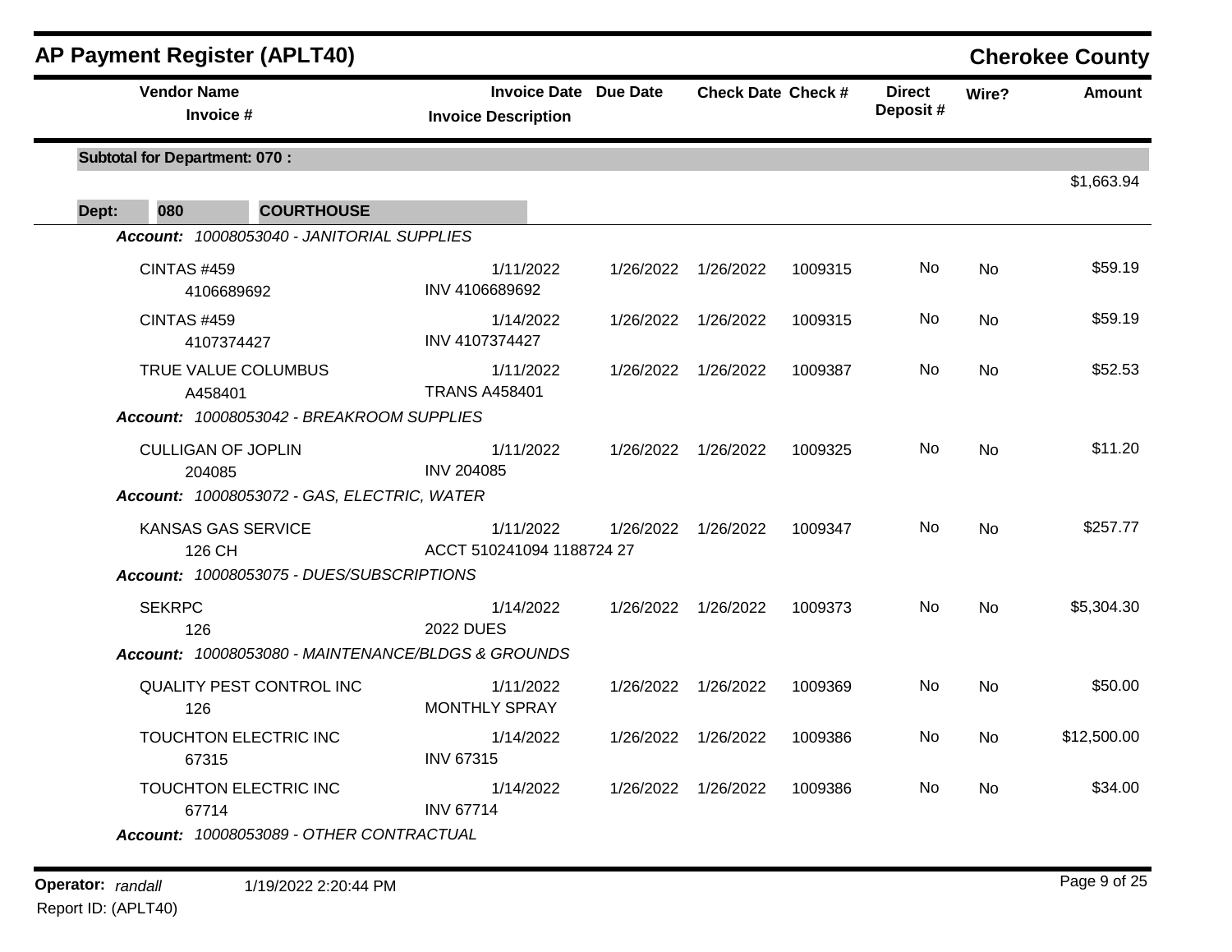| <b>Vendor Name</b><br>Invoice #                                                          | <b>Invoice Date Due Date</b><br><b>Invoice Description</b> |                      | <b>Check Date Check #</b> |         | <b>Direct</b><br>Deposit# | Wire?     | <b>Amount</b> |
|------------------------------------------------------------------------------------------|------------------------------------------------------------|----------------------|---------------------------|---------|---------------------------|-----------|---------------|
| CHEROKEE COUNTY HEALTH DEPT<br>2493                                                      | 1/11/2022<br><b>INV 2493</b>                               | 1/26/2022            | 1/26/2022                 | 1009313 | No                        | No        | \$16.88       |
| <b>CRAWFORD COUNTY CLERK</b><br>126                                                      | 1/11/2022<br>DISTRICT CORONERS SALARY/CHEROKEE CO/NOV      |                      | 1/26/2022 1/26/2022       | 1009323 | No.                       | <b>No</b> | \$932.50      |
| <b>CRAWFORD COUNTY CLERK</b><br>126 CH                                                   | 1/11/2022<br>DISTRICT CORONER SALARY/CHEROKEE CO/DEC       |                      | 1/26/2022 1/26/2022       | 1009323 | No                        | No        | \$932.50      |
| CHEROKEE COUNTY HEALTH DEPT<br>2491                                                      | 1/11/2022<br><b>INV 2491</b>                               |                      | 1/26/2022 1/26/2022       | 1009313 | No                        | No        | \$16.88       |
| MENSE CPA FIRM, LLC<br>6910                                                              | 1/11/2022<br><b>INV 6910</b>                               |                      | 1/26/2022 1/26/2022       | 1009353 | No                        | <b>No</b> | \$750.00      |
| CHEROKEE COUNTY HEALTH DEPT<br>2490                                                      | 1/11/2022<br><b>INV 2490</b>                               | 1/26/2022            | 1/26/2022                 | 1009313 | No                        | No        | \$270.08      |
| <b>Subtotal for Department: 080:</b>                                                     |                                                            |                      |                           |         |                           |           |               |
|                                                                                          |                                                            |                      |                           |         |                           |           | \$21,247.02   |
| 090<br><b>EMERGENCY PREPAREDNESS</b><br>Dept:                                            |                                                            |                      |                           |         |                           |           |               |
| Account: 10009053022 - EMPLOYEE UNIFORMS/ACCESSORIES                                     |                                                            |                      |                           |         |                           |           |               |
| FARMERS COOPERATIVE ASSOCIATION<br>317247<br>Account: 10009053072 - GAS, ELECTRIC, WATER | 12/22/2021<br><b>INV 317247</b>                            | 12/31/2021 1/26/2022 |                           | 1009330 | No                        | <b>No</b> | \$66.47       |
| <b>LIBERTY UTILITIES</b><br>126 EM                                                       | 1/14/2022<br>ACCT 122003-60-1                              |                      | 1/26/2022 1/26/2022       | 1009350 | No.                       | No        | \$116.40      |
| <b>EVERGY</b><br>126                                                                     | 1/11/2022<br>ACCT 2457329745                               |                      | 1/26/2022 1/26/2022       | 1009329 | No.                       | No        | \$35.31       |
| HEARTLAND ELECTRIC COOPERATIVE INC<br>126                                                | 1/11/2022<br>ACCT 50891200                                 | 1/26/2022            | 1/26/2022                 | 1009337 | No                        | No        | \$50.00       |
| Account: 10009053075 - DUES/SUBSCRIPTIONS                                                |                                                            |                      |                           |         |                           |           |               |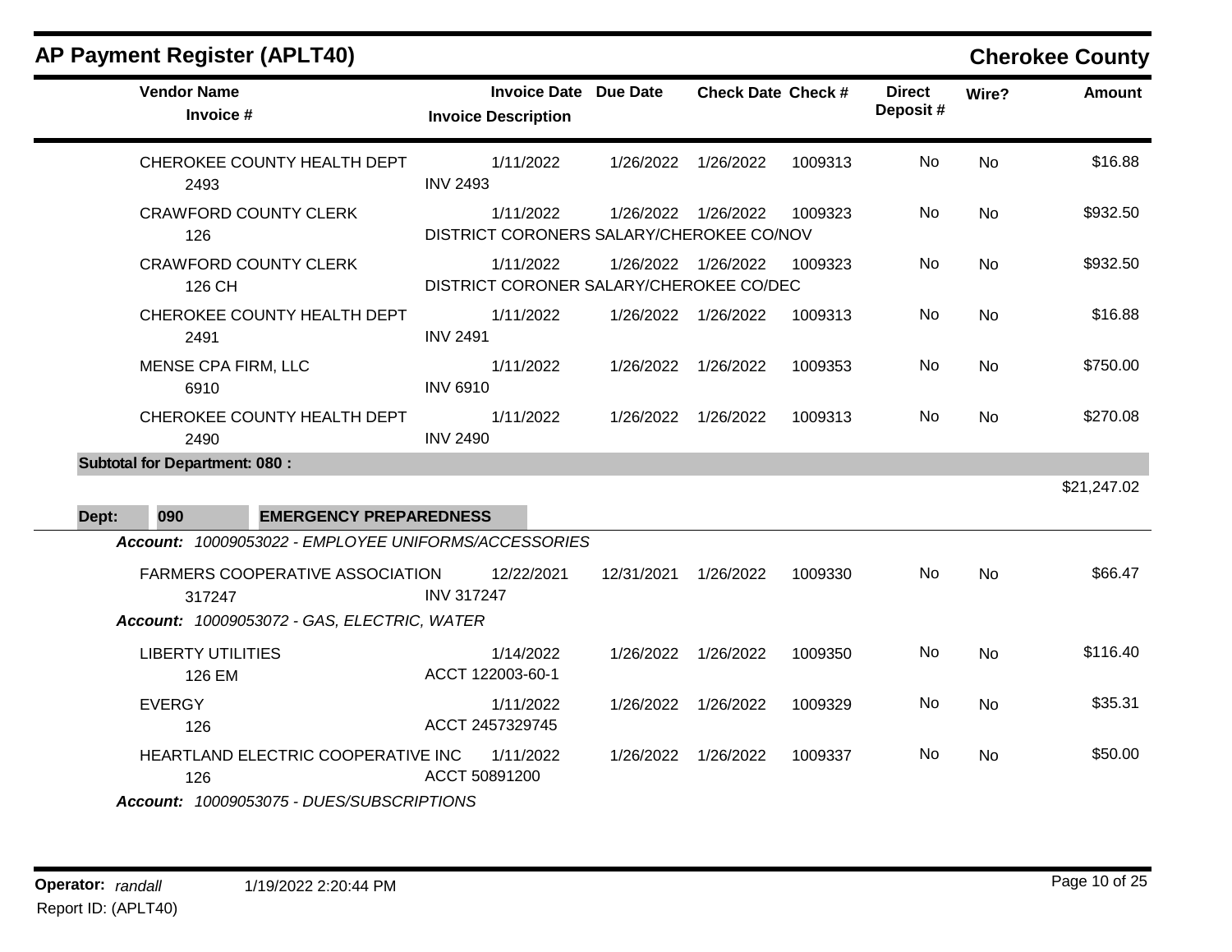|                   |                                      | <b>AP Payment Register (APLT40)</b>         |                                                            |            |                           |         |                           |           | <b>Cherokee County</b> |
|-------------------|--------------------------------------|---------------------------------------------|------------------------------------------------------------|------------|---------------------------|---------|---------------------------|-----------|------------------------|
|                   | <b>Vendor Name</b><br>Invoice #      |                                             | <b>Invoice Date Due Date</b><br><b>Invoice Description</b> |            | <b>Check Date Check #</b> |         | <b>Direct</b><br>Deposit# | Wire?     | <b>Amount</b>          |
|                   | <b>ARVEST BANK</b><br>1231 EP        |                                             | 12/10/2021<br><b>ACCT 1902</b>                             | 12/31/2021 | 1/26/2022                 | 1009304 | No                        | <b>No</b> | \$125.00               |
|                   | <b>ARVEST BANK</b><br>1231 EP        | Account: 10009053077 - HOTEL RENTALS        | 12/10/2021<br><b>ACCT 1902</b>                             | 12/31/2021 | 1/26/2022                 | 1009304 | No                        | <b>No</b> | \$349.53               |
|                   | <b>Subtotal for Department: 090:</b> |                                             |                                                            |            |                           |         |                           |           |                        |
| Dept:             | 150                                  | <b>COMPUTER PROGRAMMING</b>                 |                                                            |            |                           |         |                           |           | \$742.71               |
|                   |                                      | Account: 10015053089 - OTHER CONTRACTUAL    |                                                            |            |                           |         |                           |           |                        |
|                   | NEX-TECH<br>126                      |                                             | 1/11/2022<br>ACCT 403167                                   | 1/26/2022  | 1/26/2022                 | 1009364 | No                        | No        | \$2.50                 |
|                   | <b>Subtotal for Department: 150:</b> |                                             |                                                            |            |                           |         |                           |           |                        |
| Dept:             | 210                                  | <b>GIS INFO HANDLING SYSTEM</b>             |                                                            |            |                           |         |                           |           | \$2.50                 |
|                   |                                      | Account: 10021053089 - OTHER CONTRACTUAL    |                                                            |            |                           |         |                           |           |                        |
|                   | <b>RODNEY SANDERS</b><br>20211203    |                                             | 1/18/2022<br>INV 2021-12-03                                | 1/26/2022  | 1/26/2022                 | 1009371 | No                        | No        | \$1,192.50             |
|                   | <b>Subtotal for Department: 210:</b> |                                             |                                                            |            |                           |         |                           |           |                        |
| Dept:             | 500                                  | <b>SOLID WASTE RECYCLING</b>                |                                                            |            |                           |         |                           |           | \$1,192.50             |
|                   |                                      | Account: 10050053502 - SOLID WASTE EXPENSES |                                                            |            |                           |         |                           |           |                        |
|                   | 12312021K                            | SOUTHEAST KANSAS RECYCLING, INC             | 12/31/2021<br>INV 12312021K                                | 12/31/2021 | 1/26/2022                 | 1009376 | No                        | No        | \$1,200.00             |
|                   | <b>Subtotal for Department: 500:</b> |                                             |                                                            |            |                           |         |                           |           |                        |
|                   |                                      |                                             |                                                            |            |                           |         |                           |           | \$1,200.00             |
|                   | <b>Subtotal for Fund: 100:</b>       |                                             |                                                            |            |                           |         |                           |           |                        |
|                   |                                      |                                             |                                                            |            |                           |         |                           |           | \$96,616.88            |
| Operator: randall |                                      | 1/19/2022 2:20:44 PM                        |                                                            |            |                           |         |                           |           | Page 11 of 25          |

Report ID: (APLT40)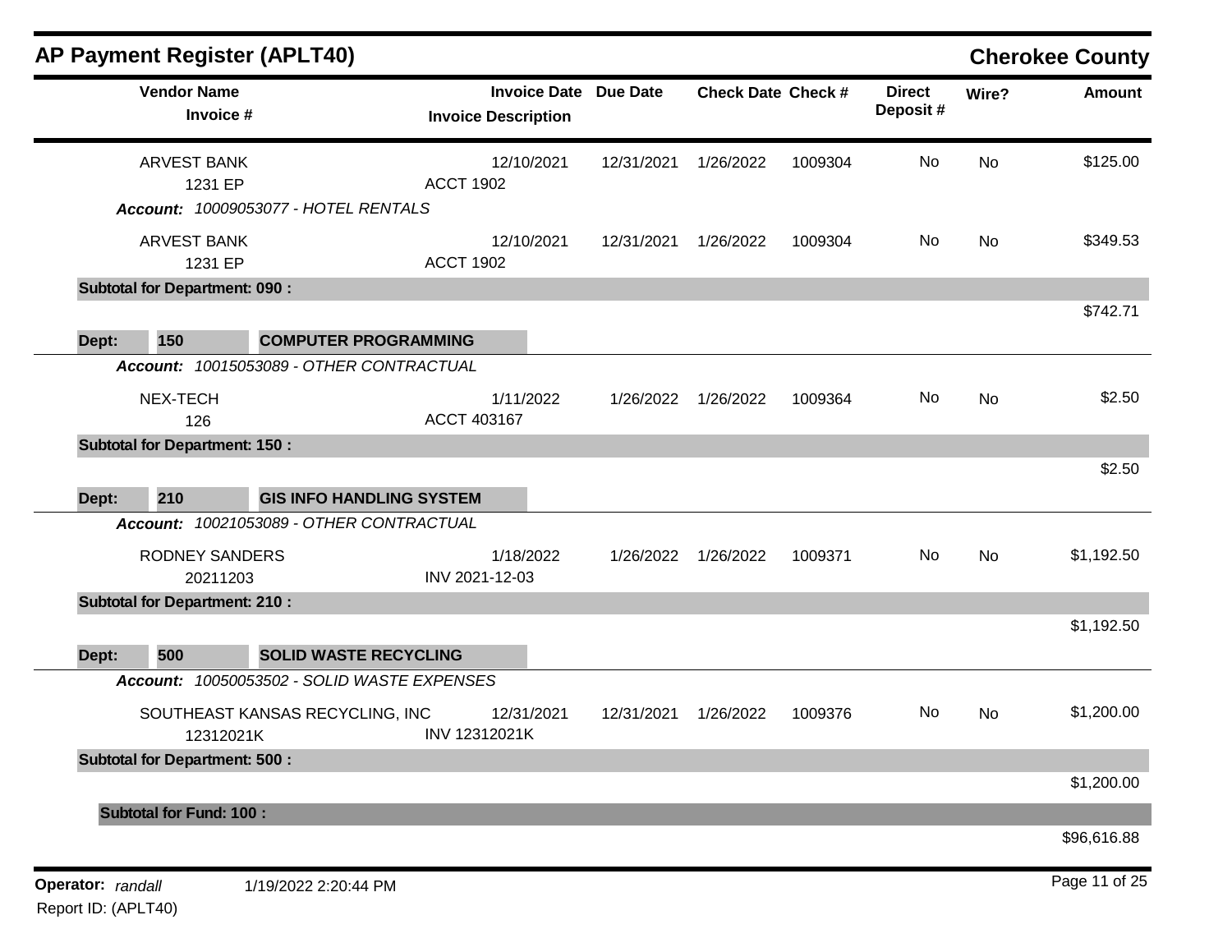|                   |     | AP Payment Register (APLT40)                         |                                                            |            |                           |         |                           |       | <b>Cherokee County</b> |
|-------------------|-----|------------------------------------------------------|------------------------------------------------------------|------------|---------------------------|---------|---------------------------|-------|------------------------|
|                   |     | <b>Vendor Name</b><br>Invoice #                      | <b>Invoice Date Due Date</b><br><b>Invoice Description</b> |            | <b>Check Date Check #</b> |         | <b>Direct</b><br>Deposit# | Wire? | <b>Amount</b>          |
| Fund:             | 110 | <b>ROAD AND BRIDGE</b>                               |                                                            |            |                           |         |                           |       |                        |
| Dept:             | 000 | <b>NON-DEPARTMENTAL</b>                              |                                                            |            |                           |         |                           |       |                        |
|                   |     | Account: 11000053021 - PRINTING/OFFICE SUPPLIES      |                                                            |            |                           |         |                           |       |                        |
|                   |     | ARVEST BANK<br>123121 HWY1                           | 12/15/2021<br><b>ACCT 9561</b>                             | 12/31/2021 | 1/26/2022                 | 1009304 | No                        | No    | \$75.95                |
|                   |     | <b>ARVEST BANK</b><br>123121 HWY                     | 12/29/2021<br><b>ACCT 1837</b>                             | 12/31/2021 | 1/26/2022                 | 1009304 | No                        | No    | \$108.76               |
|                   |     | Account: 11000053022 - EMPLOYEE UNIFORMS/ACCESSORIES |                                                            |            |                           |         |                           |       |                        |
|                   |     | <b>ARVEST BANK</b><br>123121 HWY                     | 12/29/2021<br><b>ACCT 1837</b>                             | 12/31/2021 | 1/26/2022                 | 1009304 | No                        | No    | \$134.35               |
|                   |     | Account: 11000053023 - EMPLOYEE FOOD/MEALS           |                                                            |            |                           |         |                           |       |                        |
|                   |     | <b>ARVEST BANK</b><br>123121 HWY2                    | 12/24/2021<br><b>ACCT 3204</b>                             | 12/31/2021 | 1/26/2022                 | 1009304 | No                        | No    | \$60.00                |
|                   |     | Account: 11000053032 - OIL/GREASE                    |                                                            |            |                           |         |                           |       |                        |
|                   |     | FROST OIL COMPANY<br>0267473                         | 1/12/2022<br>INV 0267473                                   | 1/26/2022  | 1/26/2022                 | 1009332 | No                        | No    | \$3,112.17             |
|                   |     | Account: 11000053035 - ROCK                          |                                                            |            |                           |         |                           |       |                        |
|                   |     | MULBERRY LIMESTONE QUARRY CO<br>27140                | 12/31/2021<br><b>INV 27140</b>                             | 12/31/2021 | 1/26/2022                 | 1009359 | No                        | No    | \$12,161.37            |
|                   |     | WILLIAMS DIVERSIFIED MATERIALS, INC.<br>96669        | 1/12/2022<br><b>INV 96669</b>                              | 1/26/2022  | 1/26/2022                 | 1009391 | No                        | No    | \$1,886.16             |
|                   |     | Account: 11000053037 - SIGNS/POSTS                   |                                                            |            |                           |         |                           |       |                        |
|                   |     | NATIONAL SIGN CO INC<br>199101                       | 1/18/2022<br><b>INV 199101</b>                             |            | 1/26/2022 1/26/2022       | 1009362 | No                        | No    | \$608.16               |
|                   |     | Account: 11000053075 - DUES/SUBSCRIPTIONS            |                                                            |            |                           |         |                           |       |                        |
|                   |     | <b>TEXTMYGOV</b><br>500505                           | 1/12/2022<br><b>INV 500505</b>                             |            | 1/26/2022 1/26/2022       | 1009383 | No                        | No    | \$1,500.00             |
| Operator: randall |     | 1/19/2022 2:20:44 PM                                 |                                                            |            |                           |         |                           |       | Page 12 of 25          |

Report ID: (APLT40)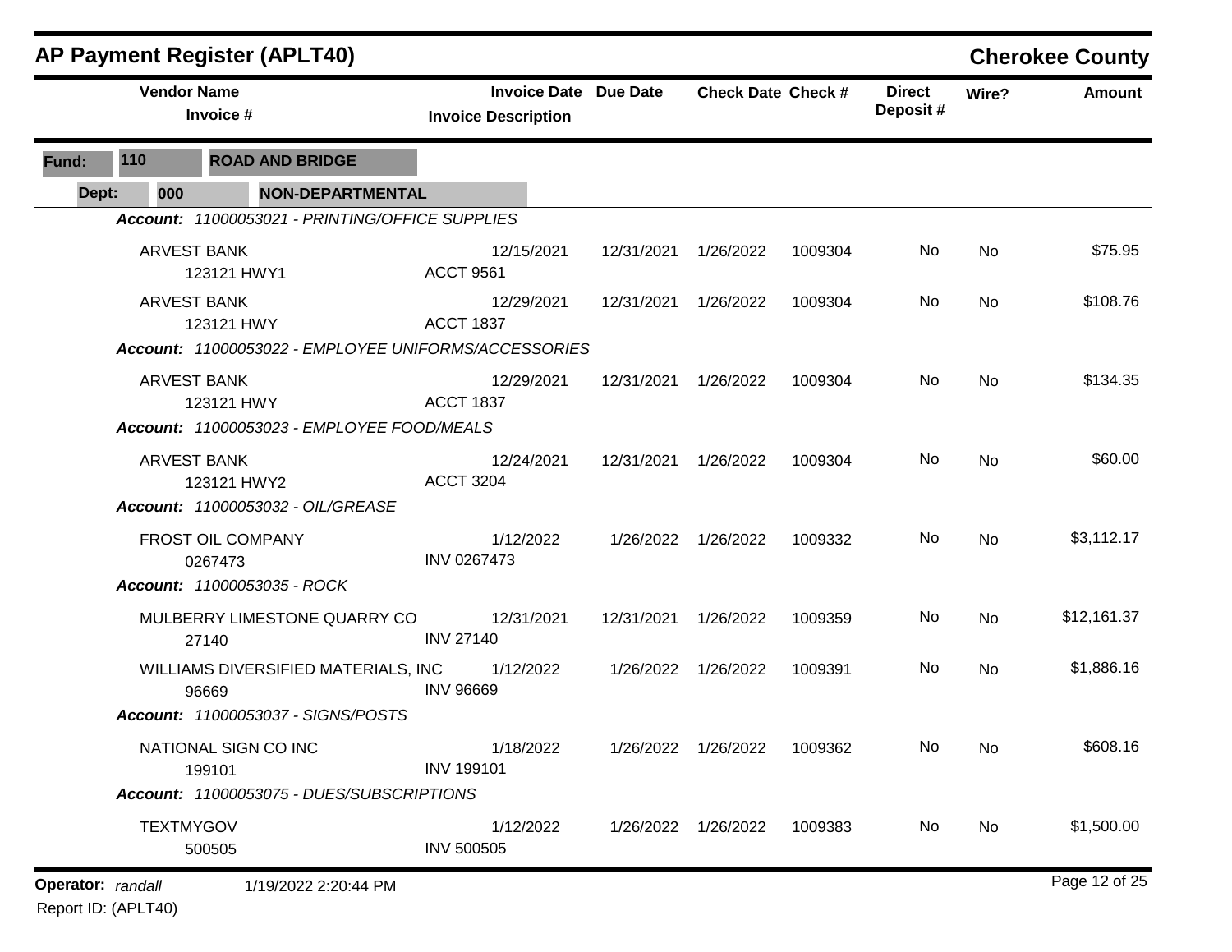| <b>Vendor Name</b><br>Invoice #                   | <b>Invoice Date Due Date</b><br><b>Invoice Description</b> |                      | <b>Check Date Check #</b> |         | <b>Direct</b><br>Deposit# | Wire?     | Amount     |
|---------------------------------------------------|------------------------------------------------------------|----------------------|---------------------------|---------|---------------------------|-----------|------------|
| <b>ARVEST BANK</b><br>123121 HWY2                 | 12/24/2021<br><b>ACCT 3204</b>                             | 12/31/2021 1/26/2022 |                           | 1009304 | No                        | <b>No</b> | \$125.00   |
| <b>ARVEST BANK</b><br>123121 HWY                  | 12/29/2021<br><b>ACCT 1837</b>                             | 12/31/2021 1/26/2022 |                           | 1009304 | No                        | <b>No</b> | \$29.18    |
| <b>IWORQ</b><br>196915                            | 1/12/2022<br><b>INV 196915</b>                             | 1/26/2022 1/26/2022  |                           | 1009341 | No                        | <b>No</b> | \$7,000.00 |
| <b>ARVEST BANK</b><br>123121 HWY1                 | 12/15/2021<br><b>ACCT 9561</b>                             | 12/31/2021 1/26/2022 |                           | 1009304 | No                        | <b>No</b> | \$100.00   |
| <b>Account: 11000053077 - HOTEL RENTALS</b>       |                                                            |                      |                           |         |                           |           |            |
| <b>ARVEST BANK</b><br>123121 HWY2                 | 12/24/2021<br><b>ACCT 3204</b>                             | 12/31/2021 1/26/2022 |                           | 1009304 | No.                       | <b>No</b> | \$322.44   |
| Account: 11000053079 - MACHINERY/EQUIPMENT        |                                                            |                      |                           |         |                           |           |            |
| <b>HERITAGE TRACTOR</b><br>11384982               | 1/12/2022<br>INV 11384982                                  |                      | 1/26/2022 1/26/2022       | 1009339 | No                        | <b>No</b> | \$131.86   |
| MIKE CARPINO FORD MERCURY INC 1/14/2022<br>114505 | <b>INV 114505</b>                                          |                      | 1/26/2022 1/26/2022       | 1009358 | No                        | <b>No</b> | \$90.74    |
| <b>HERITAGE TRACTOR</b><br>11388160               | 1/14/2022<br>INV 11388160                                  |                      | 1/26/2022 1/26/2022       | 1009339 | No                        | <b>No</b> | \$248.32   |
| MIKE CARPINO FORD MERCURY INC 1/11/2022<br>114490 | <b>INV 114490</b>                                          |                      | 1/26/2022 1/26/2022       | 1009358 | No                        | <b>No</b> | \$40.40    |
| <b>HERITAGE TRACTOR</b><br>11386233               | 1/12/2022<br>INV 11386233                                  |                      | 1/26/2022 1/26/2022       | 1009339 | No                        | <b>No</b> | \$107.76   |
| <b>HERITAGE TRACTOR</b><br>11351026               | 11/23/2021<br>INV 11351026                                 | 12/31/2021 1/26/2022 |                           | 1009339 | No                        | <b>No</b> | \$430.16   |
| LAMBERT TRACTOR & MACHINERY SALES<br>126          | 1/11/2022<br>PART 88921                                    |                      | 1/26/2022 1/26/2022       | 1009349 | No.                       | No        | \$42.16    |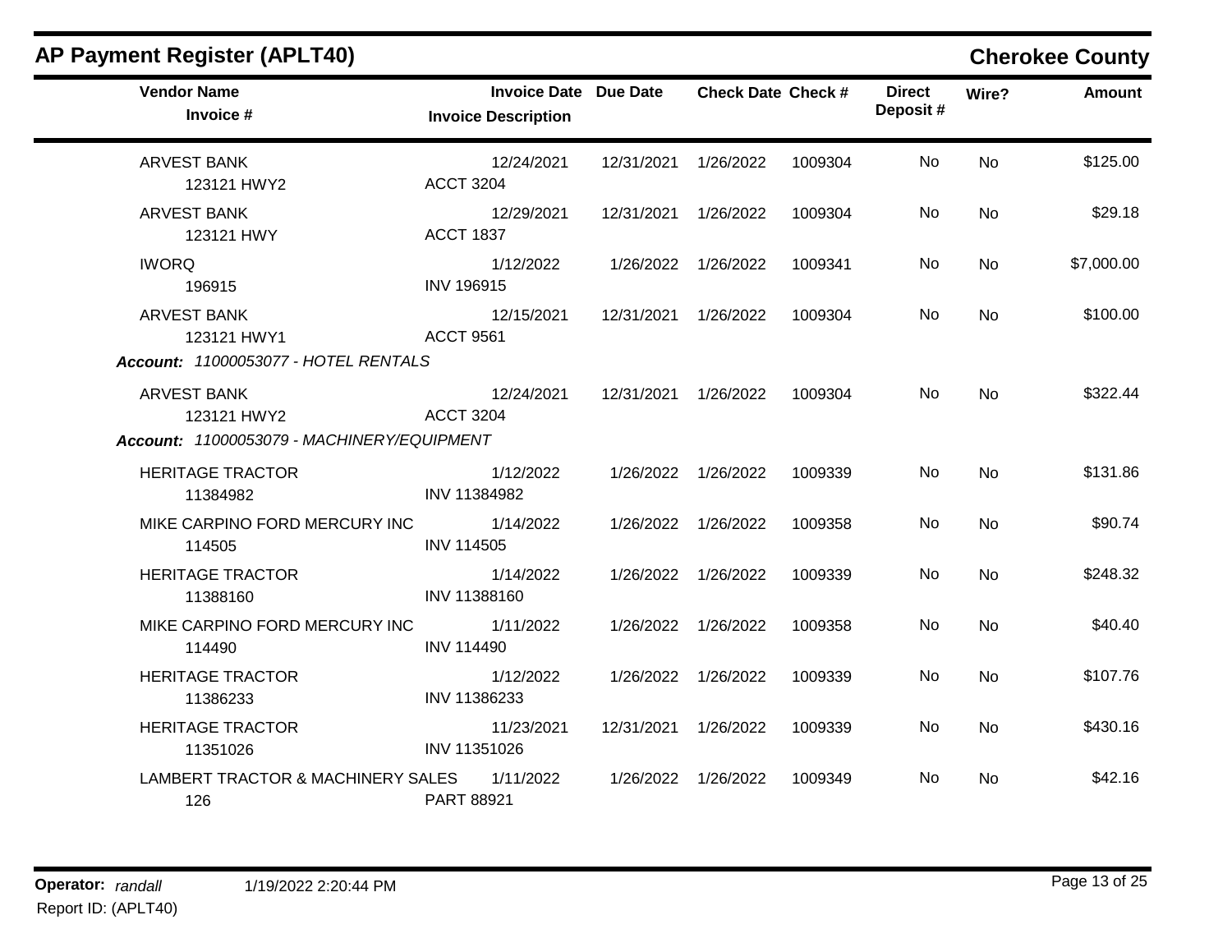| <b>AP Payment Register (APLT40)</b>            |                                                            |            |                           |         |                            |           | <b>Cherokee County</b> |
|------------------------------------------------|------------------------------------------------------------|------------|---------------------------|---------|----------------------------|-----------|------------------------|
| <b>Vendor Name</b><br>Invoice #                | <b>Invoice Date Due Date</b><br><b>Invoice Description</b> |            | <b>Check Date Check #</b> |         | <b>Direct</b><br>Deposit # | Wire?     | <b>Amount</b>          |
| <b>ARVEST BANK</b><br>123121 HWY               | 12/29/2021<br><b>ACCT 1837</b>                             | 12/31/2021 | 1/26/2022                 | 1009304 | No                         | <b>No</b> | \$3,057.76             |
| JOHN FABICK TRACTOR CO<br>0434683              | 1/11/2022<br><b>INV PIJO0434683</b>                        | 1/26/2022  | 1/26/2022                 | 1009343 | No                         | No        | \$220.81               |
| <b>HERITAGE TRACTOR</b><br>11387503            | 1/12/2022<br>INV 11387503                                  | 1/26/2022  | 1/26/2022                 | 1009339 | No                         | No        | \$148.18               |
| <b>HERITAGE TRACTOR</b><br>11383757            | 1/12/2022<br>INV 11383757                                  | 1/26/2022  | 1/26/2022                 | 1009339 | No                         | No        | \$515.33               |
| NATALINIS AUTOMOTIVE<br>794666                 | 1/14/2022<br><b>INV 794666</b>                             | 1/26/2022  | 1/26/2022                 | 1009360 | No                         | No        | \$37.36                |
| NEPTUNE RADIATOR & AUTO REPAIR<br>34738        | 1/18/2022<br><b>INV 34738</b>                              | 1/26/2022  | 1/26/2022                 | 1009363 | No                         | No        | \$231.14               |
| <b>STEVEN BURTON</b><br>555                    | 12/21/2021<br><b>INV 555</b>                               | 12/31/2021 | 1/26/2022                 | 1009378 | No                         | No        | \$220.00               |
| NATALINIS AUTOMOTIVE<br>793910                 | 1/11/2022<br><b>INV 793910</b>                             |            | 1/26/2022 1/26/2022       | 1009361 | No                         | No        | \$77.99                |
| <b>GENERAL MACHINERY OF PITTSBURG</b><br>18937 | 12/30/2021<br><b>INV 18937</b>                             | 12/31/2021 | 1/26/2022                 | 1009334 | No                         | No        | \$270.00               |
| NATALINIS AUTOMOTIVE<br>793957                 | 1/11/2022<br>INV 793957/CREDIT                             | 1/26/2022  | 1/26/2022                 | 1009361 | No                         | No        | (\$140.74)             |
| NATALINIS AUTOMOTIVE<br>794140                 | 1/11/2022<br><b>INV 794140</b>                             | 1/26/2022  | 1/26/2022                 | 1009361 | No                         | No        | \$426.15               |
| NATALINIS AUTOMOTIVE<br>794155                 | 1/11/2022<br><b>INV 794155</b>                             | 1/26/2022  | 1/26/2022                 | 1009361 | No                         | No        | \$7.59                 |
| NATALINIS AUTOMOTIVE<br>794370                 | 1/12/2022<br><b>INV 794370</b>                             |            | 1/26/2022 1/26/2022       | 1009361 | No                         | No        | \$36.31                |
| NATALINIS AUTOMOTIVE<br>794394                 | 1/12/2022<br><b>INV 794394</b>                             |            | 1/26/2022 1/26/2022       | 1009361 | No                         | No        | \$2.59                 |

**Operator:** randall 1/19/2022 2:20:44 PM

Report ID: (APLT40)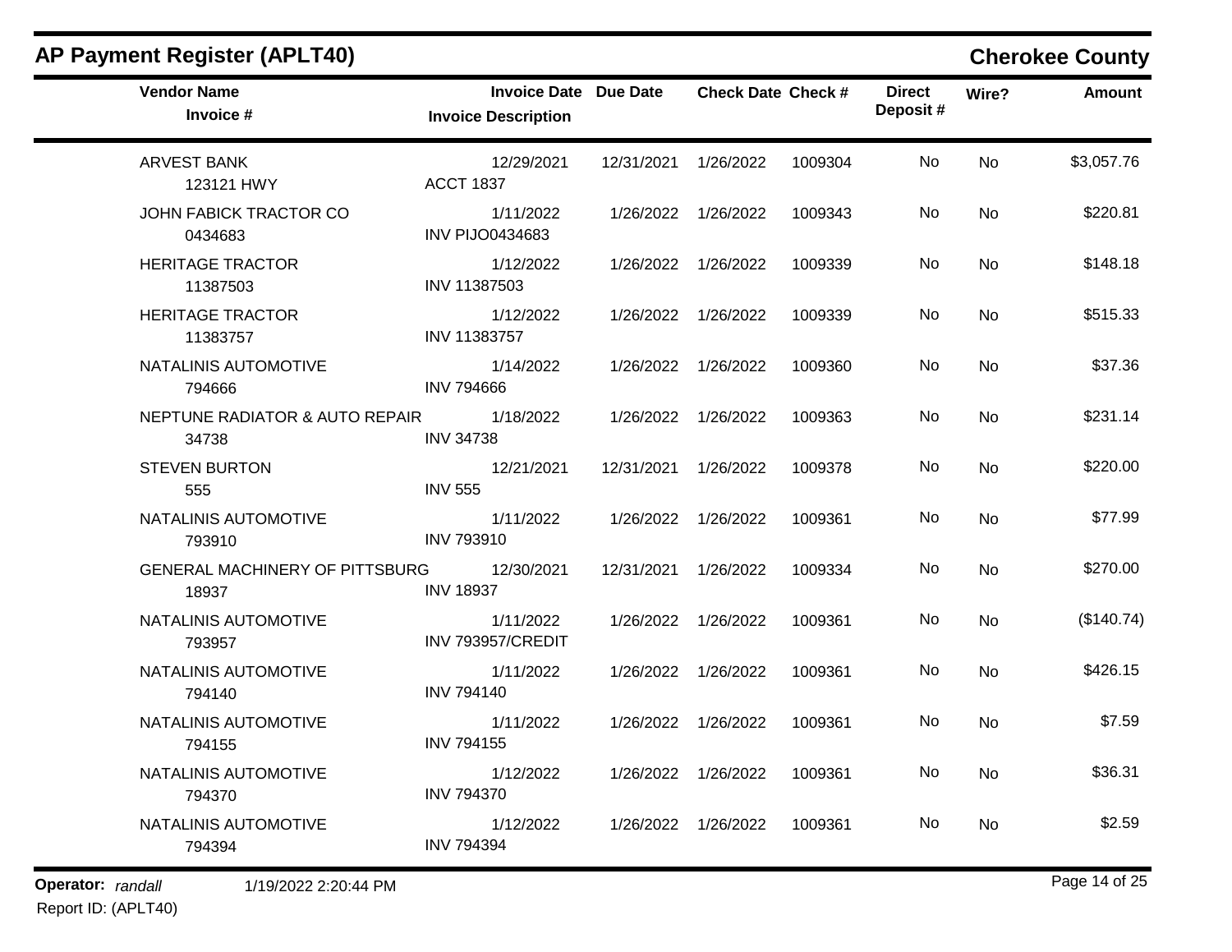| <b>Vendor Name</b><br>Invoice #                  | Invoice Date Due Date<br><b>Invoice Description</b> | <b>Check Date Check #</b> |         | <b>Direct</b><br>Deposit# | Wire?     | <b>Amount</b> |
|--------------------------------------------------|-----------------------------------------------------|---------------------------|---------|---------------------------|-----------|---------------|
| NATALINIS AUTOMOTIVE<br>794488                   | 1/12/2022<br><b>INV 794488</b>                      | 1/26/2022 1/26/2022       | 1009361 | No.                       | <b>No</b> | \$49.74       |
| NATALINIS AUTOMOTIVE<br>794503                   | 1/12/2022<br><b>INV 794503</b>                      | 1/26/2022 1/26/2022       | 1009361 | No.                       | <b>No</b> | \$81.49       |
| NATALINIS AUTOMOTIVE<br>794622                   | 1/14/2022<br><b>INV 794622</b>                      | 1/26/2022 1/26/2022       | 1009360 | No                        | <b>No</b> | \$120.99      |
| <b>FARMERS COOPERATIVE ASSOCIATION</b><br>318442 | 1/12/2022<br><b>INV 318442</b>                      | 1/26/2022 1/26/2022       | 1009330 | No.                       | <b>No</b> | \$10.34       |
| NATALINIS AUTOMOTIVE<br>794638                   | 1/14/2022<br><b>INV 794638</b>                      | 1/26/2022 1/26/2022       | 1009360 | No.                       | <b>No</b> | \$150.97      |
| NATALINIS AUTOMOTIVE<br>793707                   | 1/11/2022<br><b>TRANS A458339</b>                   | 1/26/2022 1/26/2022       | 1009361 | No                        | <b>No</b> | \$107.88      |
| NATALINIS AUTOMOTIVE<br>794676                   | 1/14/2022<br><b>INV 794676</b>                      | 1/26/2022 1/26/2022       | 1009360 | No.                       | <b>No</b> | \$16.87       |
| NATALINIS AUTOMOTIVE<br>794730                   | 1/18/2022<br><b>INV 794730</b>                      | 1/26/2022 1/26/2022       | 1009360 | No                        | <b>No</b> | \$33.77       |
| NATALINIS AUTOMOTIVE<br>794851                   | 1/18/2022<br><b>INV 794851</b>                      | 1/26/2022 1/26/2022       | 1009360 | No                        | <b>No</b> | \$12.66       |
| PREMIER BIOTECH, INC<br>813016177                | 1/11/2022<br>INV 813016177                          | 1/26/2022 1/26/2022       | 1009368 | No                        | <b>No</b> | \$255.55      |
| TRUE VALUE COLUMBUS<br>A458378                   | 1/11/2022<br><b>TRANS A458378</b>                   | 1/26/2022 1/26/2022       | 1009387 | No                        | <b>No</b> | \$1.52        |
| TRUE VALUE COLUMBUS<br>A458406                   | 1/11/2022<br><b>TRANS A458406</b>                   | 1/26/2022 1/26/2022       | 1009387 | No.                       | No        | \$38.58       |
| TRUE VALUE COLUMBUS<br>A458498                   | 1/11/2022<br><b>TRANS A458498</b>                   | 1/26/2022 1/26/2022       | 1009387 | No.                       | <b>No</b> | \$22.75       |
| TRUE VALUE COLUMBUS<br>A458711                   | 1/12/2022<br><b>TRANS A458711</b>                   | 1/26/2022 1/26/2022       | 1009387 | No.                       | No.       | \$8.99        |
|                                                  |                                                     |                           |         |                           |           |               |

**Operator:** randall 1/19/2022 2:20:44 PM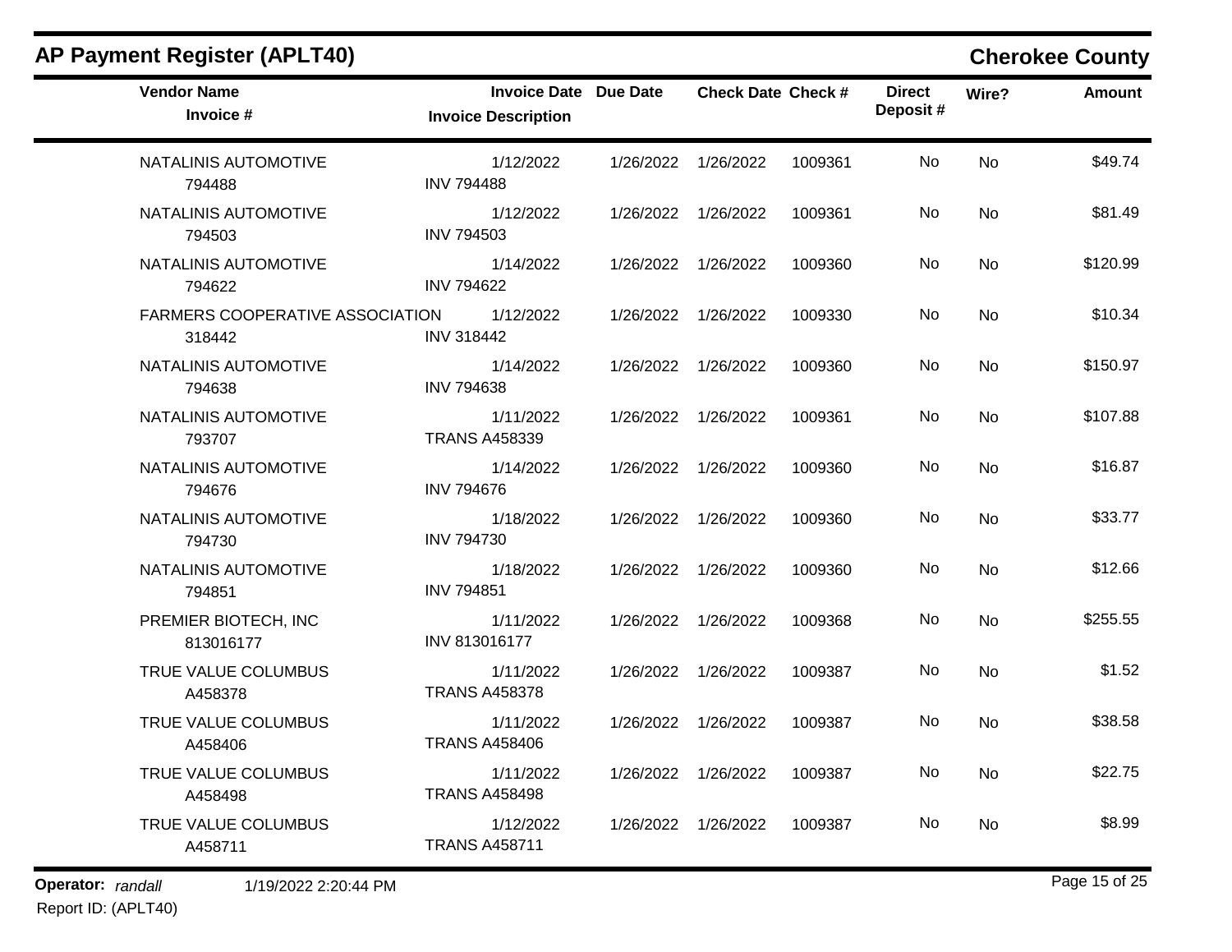| <b>Vendor Name</b><br>Invoice #                   | Invoice Date Due Date<br><b>Invoice Description</b> |                      | <b>Check Date Check #</b> |         | <b>Direct</b><br>Deposit# | Wire?     | Amount     |
|---------------------------------------------------|-----------------------------------------------------|----------------------|---------------------------|---------|---------------------------|-----------|------------|
| TRUE VALUE COLUMBUS<br>A458715                    | 1/14/2022<br><b>TRANS A458715</b>                   |                      | 1/26/2022 1/26/2022       | 1009387 | No.                       | No        | \$5.91     |
| TRUE VALUE COLUMBUS<br>A458717                    | 1/14/2022<br><b>TRANS A458717</b>                   |                      | 1/26/2022 1/26/2022       | 1009387 | No                        | No        | \$11.68    |
| JOHN FABICK TRACTOR CO<br>PIFE2080845             | 1/14/2022<br><b>INV PIFE2080845</b>                 | 1/26/2022 1/26/2022  |                           | 1009343 | No                        | No        | \$2,060.00 |
| JOHN FABICK TRACTOR CO<br>PIJO0435090             | 1/11/2022<br><b>INV PIJO0435090</b>                 | 1/26/2022 1/26/2022  |                           | 1009343 | No                        | <b>No</b> | \$160.54   |
| NATALINIS AUTOMOTIVE<br>794629                    | 1/14/2022<br><b>CREDIT</b>                          | 1/26/2022 1/26/2022  |                           | 1009361 | No                        | <b>No</b> | (\$120.99) |
| GENERAL MACHINERY OF PITTSBURG<br>19160           | 1/18/2022<br><b>INV 19160</b>                       |                      | 1/26/2022 1/26/2022       | 1009334 | No                        | No        | \$3,324.30 |
| <b>GENERAL MACHINERY OF PITTSBURG</b><br>19082    | 1/18/2022<br><b>INV 19082</b>                       | 1/26/2022 1/26/2022  |                           | 1009334 | No                        | No        | \$0.42     |
| NATALINIS AUTOMOTIVE<br>793917                    | 1/11/2022<br><b>INV 793917</b>                      | 1/26/2022 1/26/2022  |                           | 1009361 | No                        | No        | \$456.29   |
| <b>GENERAL MACHINERY OF PITTSBURG</b><br>SO17197  | 1/11/2022<br><b>ORDER SO17197</b>                   |                      | 1/26/2022 1/26/2022       | 1009334 | No.                       | <b>No</b> | \$0.42     |
| <b>FARMERS COOPERATIVE ASSOCIATION</b><br>318042  | 1/11/2022<br><b>INV 318042</b>                      |                      | 1/26/2022 1/26/2022       | 1009330 | No.                       | No        | \$66.47    |
| GENERAL MACHINERY OF PITTSBURG 1/18/2022<br>19187 | <b>INV 19187</b>                                    |                      | 1/26/2022 1/26/2022       | 1009334 | No                        | <b>No</b> | \$244.37   |
| MIAMI INDUSTRIAL SUPPLY<br>199858                 | 12/31/2021<br><b>INV 199858</b>                     | 12/31/2021 1/26/2022 |                           | 1009354 | No.                       | <b>No</b> | \$150.04   |
| MIAMI INDUSTRIAL SUPPLY<br>200053                 | 1/12/2022<br>INV 200053                             |                      | 1/26/2022 1/26/2022       | 1009354 | No.                       | No        | \$215.00   |
| H & K CAMPER SALES INC<br>26991                   | 1/11/2022<br><b>INV 26991</b>                       | 1/26/2022 1/26/2022  |                           | 1009336 | No.                       | <b>No</b> | \$15.04    |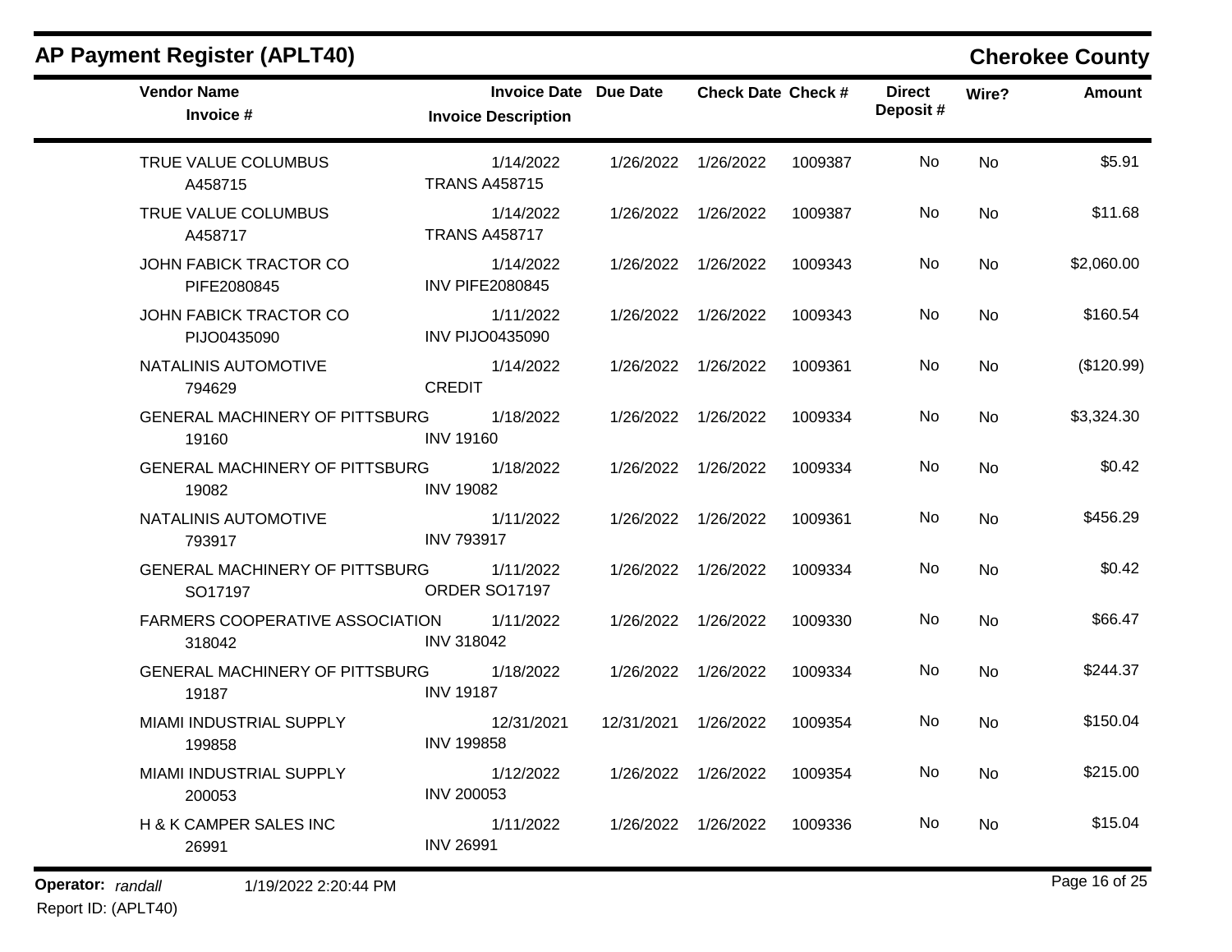| <b>AP Payment Register (APLT40)</b>                                          |                                                            |                      |                           |         |                           |           | <b>Cherokee County</b> |
|------------------------------------------------------------------------------|------------------------------------------------------------|----------------------|---------------------------|---------|---------------------------|-----------|------------------------|
| <b>Vendor Name</b><br>Invoice #                                              | <b>Invoice Date Due Date</b><br><b>Invoice Description</b> |                      | <b>Check Date Check #</b> |         | <b>Direct</b><br>Deposit# | Wire?     | Amount                 |
| <b>BO'S 1 STOP</b><br>272                                                    | 1/12/2022<br><b>INV 272</b>                                |                      | 1/26/2022 1/26/2022       | 1009308 | No.                       | <b>No</b> | \$9,748.00             |
| Account: 11000053080 - MAINTENANCE/BLDGS & GROUNDS                           |                                                            |                      |                           |         |                           |           |                        |
| TRUE VALUE COLUMBUS<br>A458529                                               | 1/11/2022<br><b>TRANS A458529</b>                          |                      | 1/26/2022 1/26/2022       | 1009387 | No.                       | <b>No</b> | \$14.36                |
| <b>ARVEST BANK</b><br>123121 HWY2                                            | 12/24/2021<br><b>ACCT 3204</b>                             | 12/31/2021 1/26/2022 |                           | 1009304 | No.                       | No        | \$38.31                |
| <b>ARVEST BANK</b><br>123121 HWY                                             | 12/29/2021<br><b>ACCT 1837</b>                             | 12/31/2021 1/26/2022 |                           | 1009304 | No                        | <b>No</b> | \$172.93               |
| TRUE VALUE COLUMBUS<br>A458469                                               | 1/11/2022<br><b>TRANS A458469</b>                          |                      | 1/26/2022 1/26/2022       | 1009387 | No.                       | No        | \$17.22                |
| CLEAN THE UNIFORM CO JOPLIN<br>20269146                                      | 1/11/2022<br>INV 20269146                                  |                      | 1/26/2022 1/26/2022       | 1009317 | No.                       | <b>No</b> | \$35.65                |
| CLEAN THE UNIFORM CO JOPLIN<br>20270800                                      | 1/12/2022<br>INV 20270800                                  |                      | 1/26/2022 1/26/2022       | 1009317 | No.                       | <b>No</b> | \$116.94               |
| TRUE VALUE COLUMBUS<br>A458795                                               | 1/12/2022<br><b>TRANS A458795</b>                          |                      | 1/26/2022 1/26/2022       | 1009387 | No                        | No.       | \$39.55                |
| TRUE VALUE COLUMBUS<br>A458796                                               | 1/12/2022<br><b>TRANS A458796</b>                          |                      | 1/26/2022 1/26/2022       | 1009387 | No                        | No        | \$3.41                 |
| TRUE VALUE COLUMBUS<br>A458557                                               | 1/11/2022<br><b>TRANS A458557</b>                          |                      | 1/26/2022 1/26/2022       | 1009387 | No.                       | <b>No</b> | \$6.10                 |
| TRUE VALUE COLUMBUS<br>A458466                                               | 1/11/2022<br><b>TRANS A458466</b>                          | 1/26/2022            | 1/26/2022                 | 1009387 | No.                       | No        | \$26.98                |
| Account: 11000053088 - PROFESSIONAL DEVELOPMENT                              |                                                            |                      |                           |         |                           |           |                        |
| <b>ARVEST BANK</b><br>123121 HWY<br>Account: 11000053089 - OTHER CONTRACTUAL | 12/29/2021<br><b>ACCT 1837</b>                             | 12/31/2021 1/26/2022 |                           | 1009304 | No.                       | No        | \$31.95                |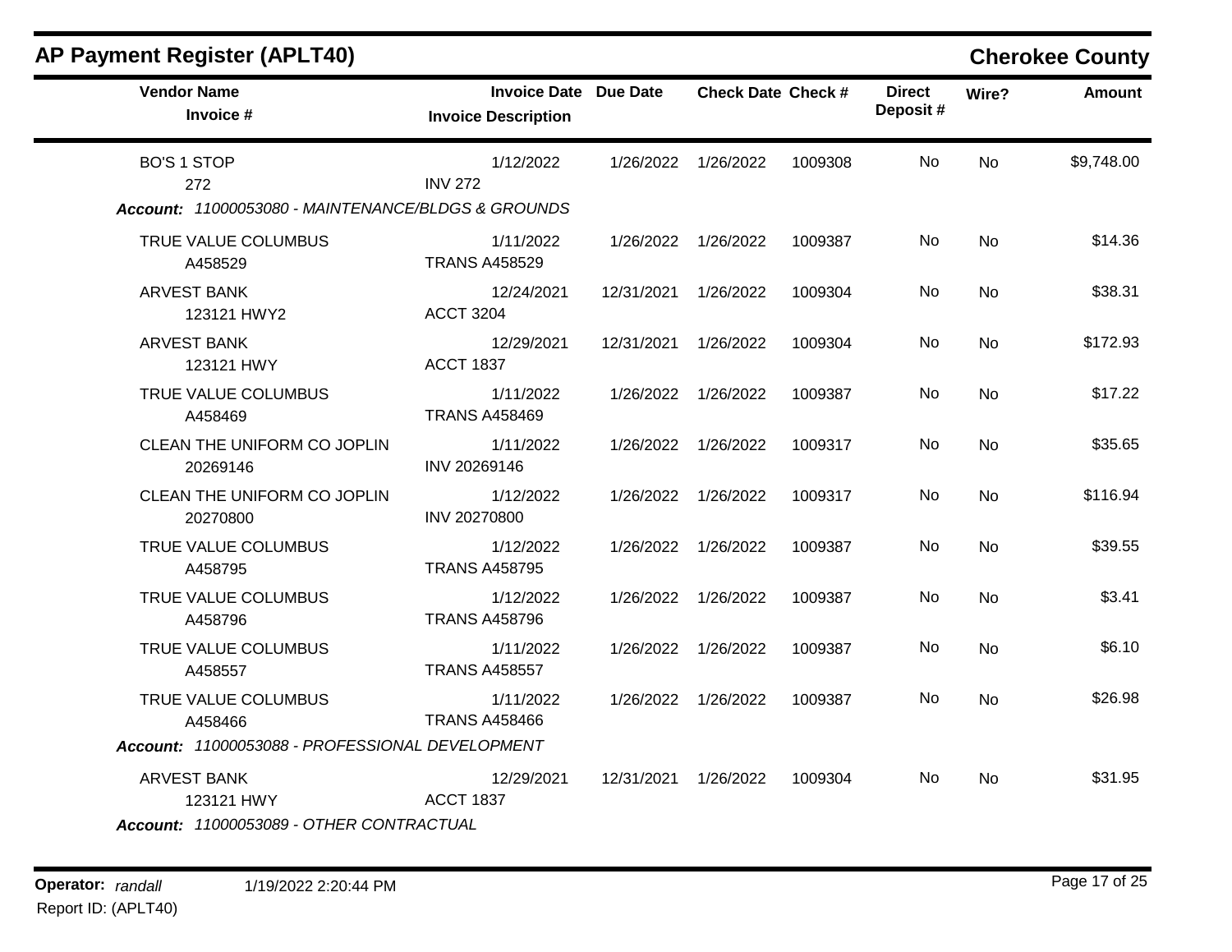| <b>Vendor Name</b><br>Invoice #                                                   | <b>Invoice Date Due Date</b><br><b>Invoice Description</b> |            | <b>Check Date Check #</b> |         | <b>Direct</b><br>Deposit# | Wire?     | <b>Amount</b> |
|-----------------------------------------------------------------------------------|------------------------------------------------------------|------------|---------------------------|---------|---------------------------|-----------|---------------|
| <b>ARVEST BANK</b><br>123121 HWY2                                                 | 12/24/2021<br><b>ACCT 3204</b>                             | 12/31/2021 | 1/26/2022                 | 1009304 | No                        | <b>No</b> | \$467.29      |
| <b>ARVEST BANK</b><br>123121 HWY<br>Account: 11000053093 - OFFICE FURNITURE/EQUIP | 12/29/2021<br><b>ACCT 1837</b>                             | 12/31/2021 | 1/26/2022                 | 1009304 | No                        | <b>No</b> | \$656.54      |
| COPY PRODUCTS INC<br>400622                                                       | 12/31/2021<br><b>INV 400622</b>                            | 12/31/2021 | 1/26/2022                 | 1009322 | No                        | <b>No</b> | \$1,295.00    |
| COPY PRODUCTS INC<br>395016                                                       | 11/20/2021<br><b>INV 395016</b>                            | 12/31/2021 | 1/26/2022                 | 1009322 | No                        | <b>No</b> | \$241.82      |
| <b>Subtotal for Department: 000:</b>                                              |                                                            |            |                           |         |                           |           |               |
|                                                                                   |                                                            |            |                           |         |                           |           | \$53,839.05   |
| <b>Subtotal for Fund: 110:</b>                                                    |                                                            |            |                           |         |                           |           |               |
|                                                                                   |                                                            |            |                           |         |                           |           | \$53,839.05   |
| 140<br><b>HEALTH</b><br>Fund:                                                     |                                                            |            |                           |         |                           |           |               |
| 000<br><b>NON-DEPARTMENTAL</b>                                                    |                                                            |            |                           |         |                           |           |               |
| Dept:<br>Account: 14000053021 - PRINTING/OFFICE SUPPLIES                          |                                                            |            |                           |         |                           |           |               |
|                                                                                   |                                                            |            |                           |         |                           |           |               |
| <b>CHASE CARD SERVICES</b><br>126                                                 | 1/18/2022<br>ACCT 4246311970005747                         | 1/26/2022  | 1/26/2022                 | 1009312 | No                        | <b>No</b> | \$242.92      |
| <b>MCCARTY'S</b><br>02048900                                                      | 1/14/2022<br>INV 020489-00                                 | 1/26/2022  | 1/26/2022                 | 1009352 | No                        | No        | \$4.38        |
| <b>MCCARTY'S</b><br>02051100                                                      | 1/14/2022<br>INV 020511-00                                 | 1/26/2022  | 1/26/2022                 | 1009352 | No                        | <b>No</b> | \$56.75       |
| <b>MCCARTY'S</b><br>02048100<br>Account: 14000053043 - HEALTH DEPT MED SUPPLIES   | 1/14/2022<br>INV 020481-00                                 |            | 1/26/2022 1/26/2022       | 1009352 | No                        | <b>No</b> | \$100.55      |
| <b>GLAXOSMITHKLINE PHARMACEUTICALS</b><br>8253643038                              | 1/18/2022<br>INV 8253643038                                | 1/26/2022  | 1/26/2022                 | 1009335 | No.                       | No        | \$377.90      |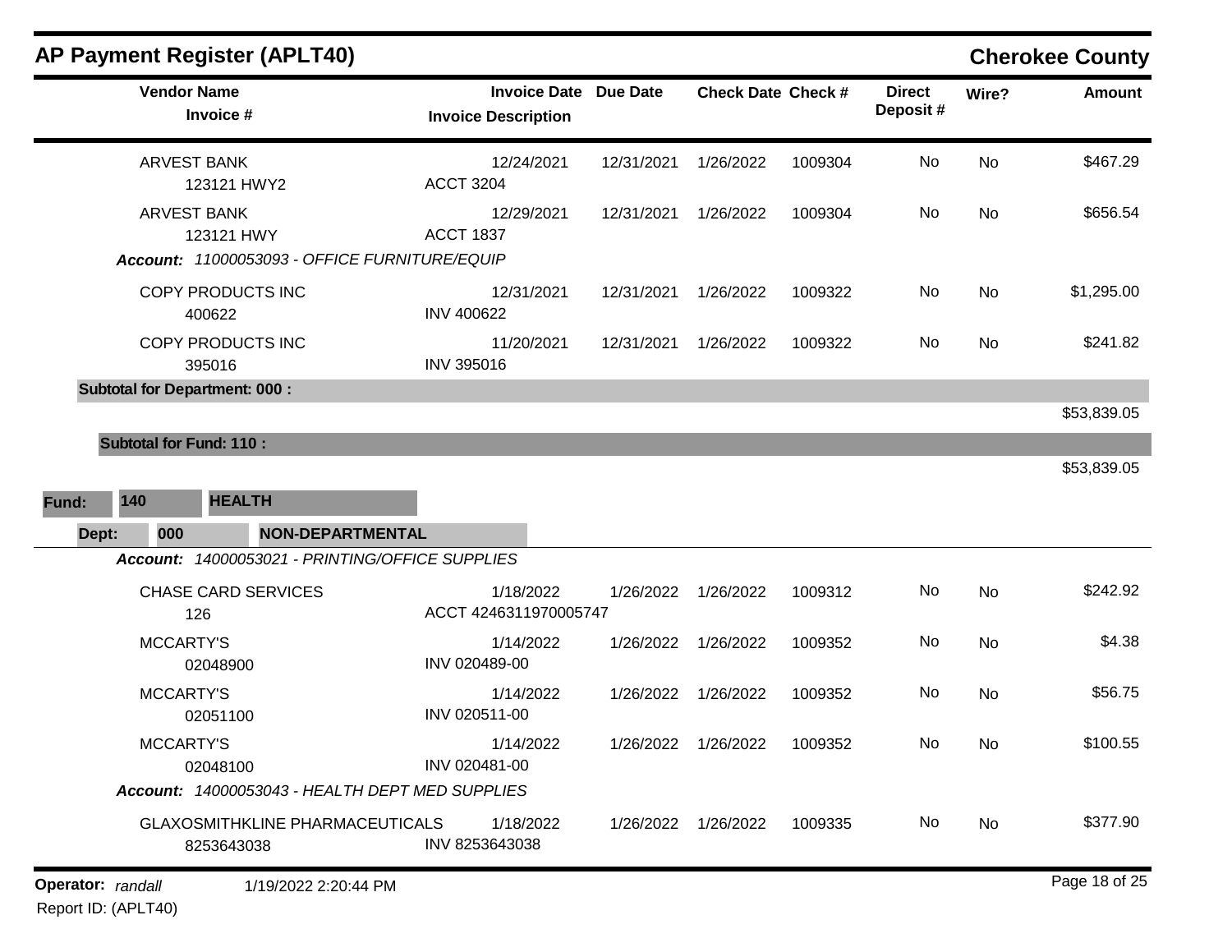| <b>AP Payment Register (APLT40)</b>                                                           |                                                            |           |                           |         |                           |           | <b>Cherokee County</b> |
|-----------------------------------------------------------------------------------------------|------------------------------------------------------------|-----------|---------------------------|---------|---------------------------|-----------|------------------------|
| <b>Vendor Name</b><br>Invoice #                                                               | <b>Invoice Date Due Date</b><br><b>Invoice Description</b> |           | <b>Check Date Check #</b> |         | <b>Direct</b><br>Deposit# | Wire?     | <b>Amount</b>          |
| <b>CHASE CARD SERVICES</b><br>126<br>Account: 14000053072 - GAS, ELECTRIC, WATER/PHONE        | 1/18/2022<br>ACCT 4246311970005747                         |           | 1/26/2022 1/26/2022       | 1009312 | No.                       | No        | \$61.27                |
| <b>CHASE CARD SERVICES</b><br>126<br><b>Account: 14000053073 - MEETING COSTS</b>              | 1/18/2022<br>ACCT 4246311970005747                         |           | 1/26/2022 1/26/2022       | 1009312 | No.                       | <b>No</b> | \$33.32                |
| <b>CHASE CARD SERVICES</b><br>126<br>Account: 14000053075 - DUES/SUBSCRIPTIONS                | 1/18/2022<br>ACCT 4246311970005747                         |           | 1/26/2022 1/26/2022       | 1009312 | No                        | <b>No</b> | (\$146.22)             |
| KANSAS ASSOC OF LOCAL HEALTH DEPTS<br>1049<br>Account: 14000053076 - PROFESSIONAL SERVICES    | 1/14/2022<br><b>INV 1049</b>                               |           | 1/26/2022 1/26/2022       | 1009344 | No.                       | <b>No</b> | \$706.81               |
| QUALITY PEST CONTROL INC<br>126 HE                                                            | 1/14/2022<br><b>MONTHLY SPRAY</b>                          |           | 1/26/2022 1/26/2022       | 1009369 | No                        | <b>No</b> | \$50.00                |
| CRAW-KAN TELEPHONE COOPERATIVE INC<br>126 HE<br>Account: 14000053093 - OFFICE FURNITURE/EQUIP | 1/14/2022<br>ACCT 129793                                   |           | 1/26/2022 1/26/2022       | 1009324 | No.                       | <b>No</b> | \$22.49                |
| <b>HELMER INC</b><br>396508<br>Account: 14000053182 - CONTRACTS                               | 1/14/2022<br>INV 0000396508                                |           | 1/26/2022 1/26/2022       | 1009338 | No.                       | <b>No</b> | \$7,790.17             |
| COMMUNITY HEALTH CENTER OF SEK INC<br>6785                                                    | 1/14/2022<br><b>INV 6785</b>                               | 1/26/2022 | 1/26/2022                 | 1009320 | No.                       | <b>No</b> | \$100.00               |
| <b>CHASE CARD SERVICES</b><br>126                                                             | 1/18/2022<br>ACCT 4246311970005747                         | 1/26/2022 | 1/26/2022                 | 1009312 | No.                       | No        | \$15.00                |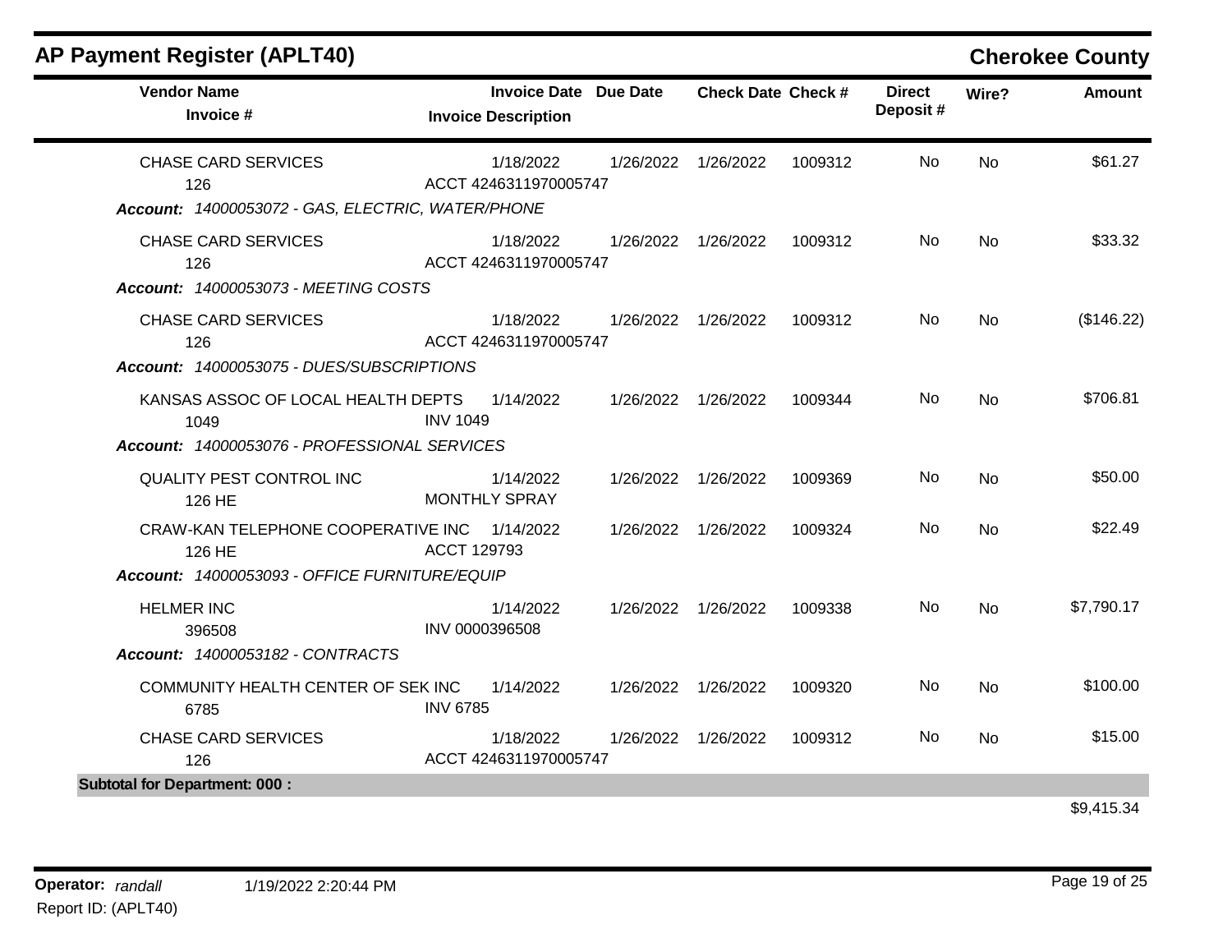|       | <b>AP Payment Register (APLT40)</b>  |                                 |                                                 |                       |                                                            |            |                           |         |                           |           | <b>Cherokee County</b> |
|-------|--------------------------------------|---------------------------------|-------------------------------------------------|-----------------------|------------------------------------------------------------|------------|---------------------------|---------|---------------------------|-----------|------------------------|
|       |                                      | <b>Vendor Name</b><br>Invoice # |                                                 |                       | <b>Invoice Date Due Date</b><br><b>Invoice Description</b> |            | <b>Check Date Check #</b> |         | <b>Direct</b><br>Deposit# | Wire?     | <b>Amount</b>          |
|       | <b>Subtotal for Fund: 140:</b>       |                                 |                                                 |                       |                                                            |            |                           |         |                           |           |                        |
|       |                                      |                                 |                                                 |                       |                                                            |            |                           |         |                           |           | \$9,415.34             |
| Fund: | 190                                  |                                 | <b>SPECIAL BRIDGE BUILDIN</b>                   |                       |                                                            |            |                           |         |                           |           |                        |
| Dept: | 000                                  |                                 | <b>NON-DEPARTMENTAL</b>                         |                       |                                                            |            |                           |         |                           |           |                        |
|       |                                      |                                 | Account: 19000053089 - OTHER CONTRACTUAL        |                       |                                                            |            |                           |         |                           |           |                        |
|       |                                      |                                 | KANSAS DEPARTMENT OF TRANSPORTATI               |                       | 1/11/2022                                                  | 1/26/2022  | 1/26/2022                 | 1009346 | No                        | <b>No</b> | \$5,265.33             |
|       | <b>Subtotal for Department: 000:</b> | 126                             |                                                 |                       | 2021 LOCAL ROAD SAFETY PLAN                                |            |                           |         |                           |           |                        |
|       |                                      |                                 |                                                 |                       |                                                            |            |                           |         |                           |           | \$5,265.33             |
|       | <b>Subtotal for Fund: 190:</b>       |                                 |                                                 |                       |                                                            |            |                           |         |                           |           |                        |
|       |                                      |                                 |                                                 |                       |                                                            |            |                           |         |                           |           | \$5,265.33             |
| Fund: | 224                                  |                                 | <b>CHEROKEE COUNTY 911</b>                      |                       |                                                            |            |                           |         |                           |           |                        |
| Dept: | 000                                  |                                 | <b>NON-DEPARTMENTAL</b>                         |                       |                                                            |            |                           |         |                           |           |                        |
|       |                                      |                                 | Account: 22400053300 - MISC PAID OUT            |                       |                                                            |            |                           |         |                           |           |                        |
|       |                                      | <b>OMNIGO SOFTWARE</b>          |                                                 |                       | 12/31/2021                                                 | 12/31/2021 | 1/26/2022                 | 1009366 | No                        | No        | \$35,942.63            |
|       |                                      | 010849                          |                                                 | <b>INV I-OS010849</b> |                                                            |            |                           |         |                           |           |                        |
|       |                                      | <b>ARVEST BANK</b>              |                                                 |                       | 12/20/2021                                                 | 12/31/2021 | 1/26/2022                 | 1009304 | No                        | <b>No</b> | \$915.59               |
|       |                                      | 123121 224                      |                                                 | <b>ACCT 1886</b>      |                                                            |            |                           |         |                           |           |                        |
|       | <b>Subtotal for Department: 000:</b> |                                 |                                                 |                       |                                                            |            |                           |         |                           |           |                        |
|       |                                      |                                 |                                                 |                       |                                                            |            |                           |         |                           |           | \$36,858.22            |
|       | <b>Subtotal for Fund: 224:</b>       |                                 |                                                 |                       |                                                            |            |                           |         |                           |           |                        |
|       |                                      |                                 |                                                 |                       |                                                            |            |                           |         |                           |           | \$36,858.22            |
| Fund: | 230                                  |                                 | <b>APPRAISER COSTS</b>                          |                       |                                                            |            |                           |         |                           |           |                        |
| Dept: | 000                                  |                                 | <b>NON-DEPARTMENTAL</b>                         |                       |                                                            |            |                           |         |                           |           |                        |
|       |                                      |                                 | Account: 23000053021 - PRINTING/OFFICE SUPPLIES |                       |                                                            |            |                           |         |                           |           |                        |
|       |                                      |                                 |                                                 |                       |                                                            |            |                           |         |                           |           |                        |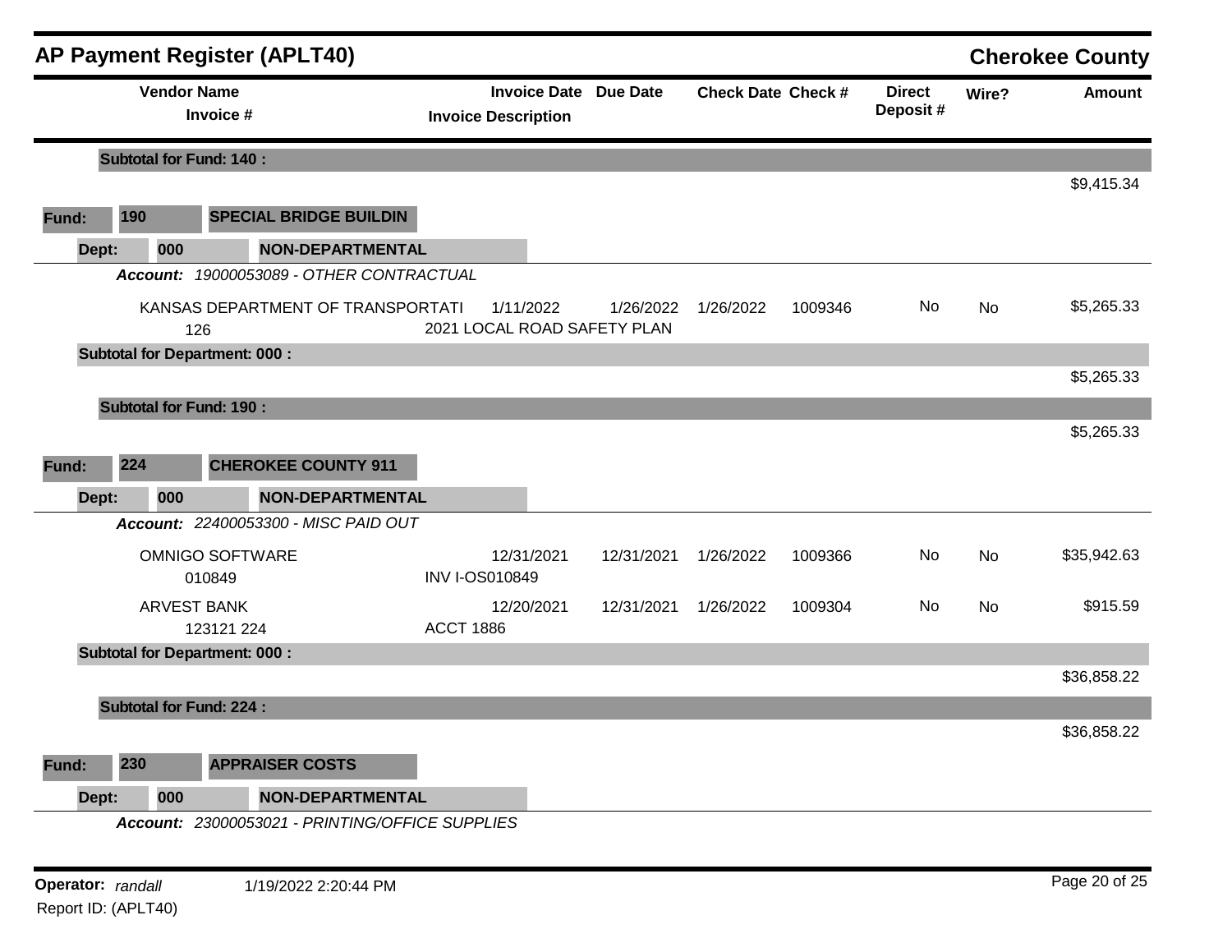| <b>AP Payment Register (APLT40)</b>                                                 |                                                            |                      |                           |         |                           |           | <b>Cherokee County</b> |
|-------------------------------------------------------------------------------------|------------------------------------------------------------|----------------------|---------------------------|---------|---------------------------|-----------|------------------------|
| <b>Vendor Name</b><br>Invoice #                                                     | <b>Invoice Date Due Date</b><br><b>Invoice Description</b> |                      | <b>Check Date Check #</b> |         | <b>Direct</b><br>Deposit# | Wire?     | <b>Amount</b>          |
| <b>ARVEST BANK</b><br>123121 APP<br>Account: 23000053025 - PARTS/VEHICLE REPAIRS    | 12/30/2021<br><b>ACCT 5472</b>                             | 12/31/2021 1/26/2022 |                           | 1009304 | No.                       | <b>No</b> | \$52.13                |
| MIKE CARPINO FORD MERCURY INC<br>72714<br>Account: 23000053073 - TRANSPORTATION     | 1/3/2022<br><b>INV 72714</b>                               |                      | 1/26/2022 1/26/2022       | 1009358 | No.                       | <b>No</b> | \$787.25               |
| <b>ARVEST BANK</b><br>123121 APP<br>Account: 23000053075 - DUES/SUBSCRIPTIONS       | 12/30/2021<br><b>ACCT 5472</b>                             | 12/31/2021           | 1/26/2022                 | 1009304 | No.                       | <b>No</b> | \$29.47                |
| KANSAS CO APPRAISERS ASSOC<br>7615                                                  | 12/30/2021<br><b>INV 7615</b>                              | 12/31/2021           | 1/26/2022                 | 1009345 | No                        | <b>No</b> | \$125.00               |
| <b>SUMNERONE</b><br>3088870<br>Account: 23000053089 - OTHER CONTRACTUAL             | 12/28/2021<br><b>INV 3088870</b>                           | 12/31/2021 1/26/2022 |                           | 1009379 | No.                       | No.       | \$131.79               |
| <b>CARLA WOOD</b><br>100                                                            | 1/12/2022<br><b>INV 100</b>                                |                      | 1/26/2022 1/26/2022       | 1009309 | No.                       | <b>No</b> | \$300.00               |
| <b>Subtotal for Department: 000:</b>                                                |                                                            |                      |                           |         |                           |           |                        |
| <b>Subtotal for Fund: 230:</b>                                                      |                                                            |                      |                           |         |                           |           | \$1,425.64             |
|                                                                                     |                                                            |                      |                           |         |                           |           | \$1,425.64             |
| 260<br><b>EMPLOYEE BENEFITS</b><br>Fund:<br>000<br><b>NON-DEPARTMENTAL</b><br>Dept: |                                                            |                      |                           |         |                           |           |                        |
| Account: 26000053005 - EMPLOYEE BENEFITS                                            |                                                            |                      |                           |         |                           |           |                        |
| MARQUEE HEALTH LLC<br>9499                                                          | 1/18/2022<br><b>INV 9499</b>                               | 1/26/2022            | 1/26/2022                 | 1009351 | No.                       | No        | \$118.00               |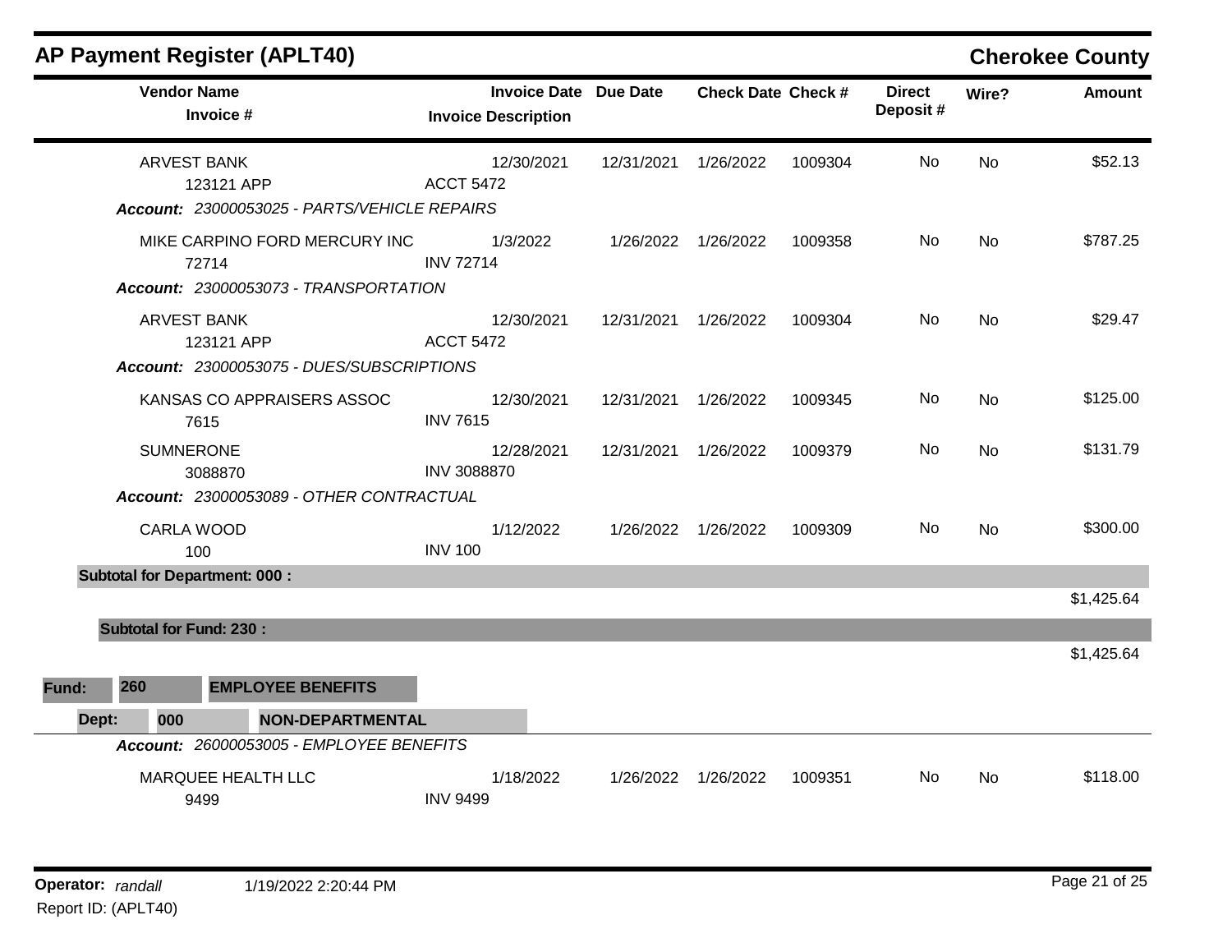|       |                                      |                                            | <b>AP Payment Register (APLT40)</b>         |                                                            |            |                           |         |                            |          | <b>Cherokee County</b> |
|-------|--------------------------------------|--------------------------------------------|---------------------------------------------|------------------------------------------------------------|------------|---------------------------|---------|----------------------------|----------|------------------------|
|       |                                      | <b>Vendor Name</b><br>Invoice #            |                                             | <b>Invoice Date Due Date</b><br><b>Invoice Description</b> |            | <b>Check Date Check #</b> |         | <b>Direct</b><br>Deposit # | Wire?    | <b>Amount</b>          |
|       | <b>Subtotal for Department: 000:</b> |                                            |                                             |                                                            |            |                           |         |                            |          | \$118.00               |
|       | <b>Subtotal for Fund: 260:</b>       |                                            |                                             |                                                            |            |                           |         |                            |          |                        |
| Fund: | 300                                  |                                            | <b>SERVICE FOR ELDERLY</b>                  |                                                            |            |                           |         |                            |          | \$118.00               |
| Dept: |                                      | 000                                        | <b>NON-DEPARTMENTAL</b>                     |                                                            |            |                           |         |                            |          |                        |
|       |                                      |                                            | Account: 30000053074 - TELEPHONE BILLS      |                                                            |            |                           |         |                            |          |                        |
|       | <b>CENTURYLINK</b><br>126            |                                            | 1/11/2022<br>ACCT 313355170                 | 1/26/2022                                                  | 1/26/2022  | 1009311                   | No      | No                         | \$100.12 |                        |
|       | <b>CENTURYLINK</b><br><b>126 ELD</b> |                                            | 1/11/2022<br>ACCT 313571296                 | 1/26/2022                                                  | 1/26/2022  | 1009311                   | No      | No                         | \$96.98  |                        |
|       | <b>Subtotal for Department: 000:</b> |                                            |                                             |                                                            |            |                           |         |                            |          | \$197.10               |
|       | <b>Subtotal for Fund: 300:</b>       |                                            |                                             |                                                            |            |                           |         |                            |          |                        |
|       |                                      |                                            |                                             |                                                            |            |                           |         |                            |          | \$197.10               |
| Fund: | 330                                  |                                            | <b>SEWER DISTRICT#1 OPER</b>                |                                                            |            |                           |         |                            |          |                        |
| Dept: |                                      | 000                                        | <b>NON-DEPARTMENTAL</b>                     |                                                            |            |                           |         |                            |          |                        |
|       |                                      |                                            | Account: 33000053072 - GAS, ELECTRIC, WATER |                                                            |            |                           |         |                            |          |                        |
|       |                                      | <b>LIBERTY UTILITIES</b><br>123121 SEW     |                                             | 12/29/2021<br>ACCT 535793-78-0                             | 12/31/2021 | 1/26/2022                 | 1009350 | No                         | No       | \$38.83                |
|       |                                      | <b>LIBERTY UTILITIES</b><br><b>126 SEW</b> |                                             | 1/11/2022<br>ACCT 866807-56-3                              | 1/26/2022  | 1/26/2022                 | 1009350 | No                         | No       | \$122.76               |
|       | <b>Subtotal for Department: 000:</b> |                                            |                                             |                                                            |            |                           |         |                            |          |                        |
|       |                                      |                                            |                                             |                                                            |            |                           |         |                            |          | \$161.59               |
|       | <b>Subtotal for Fund: 330:</b>       |                                            |                                             |                                                            |            |                           |         |                            |          | \$161.59               |
|       |                                      |                                            |                                             |                                                            |            |                           |         |                            |          |                        |
|       | Operator: randall                    |                                            | 1/19/2022 2:20:44 PM                        |                                                            |            |                           |         |                            |          | Page 22 of 25          |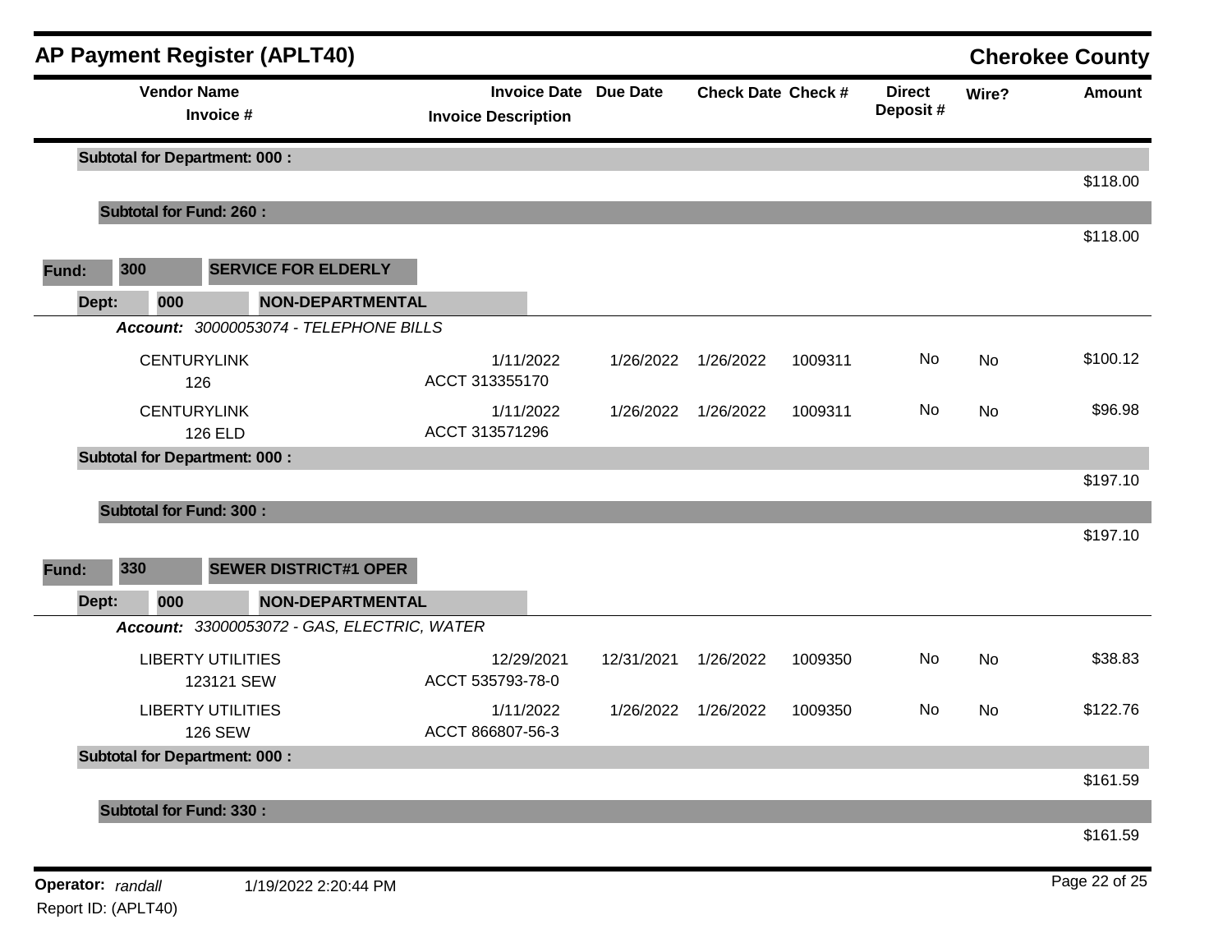|                   |                                | <b>AP Payment Register (APLT40)</b>      |                                                            |                      |                           |         |                           |       | <b>Cherokee County</b> |
|-------------------|--------------------------------|------------------------------------------|------------------------------------------------------------|----------------------|---------------------------|---------|---------------------------|-------|------------------------|
|                   | <b>Vendor Name</b>             | Invoice #                                | <b>Invoice Date Due Date</b><br><b>Invoice Description</b> |                      | <b>Check Date Check #</b> |         | <b>Direct</b><br>Deposit# | Wire? | <b>Amount</b>          |
| Fund:             | 413                            | <b>ATTORNEY APPLICATION</b>              |                                                            |                      |                           |         |                           |       |                        |
| Dept:             | 000                            | <b>NON-DEPARTMENTAL</b>                  |                                                            |                      |                           |         |                           |       |                        |
|                   |                                | Account: 41300053089 - OTHER CONTRACTUAL |                                                            |                      |                           |         |                           |       |                        |
|                   |                                | <b>ARVEST BANK</b><br>123121 AT2         | 12/31/2021<br><b>ACCT 1951</b>                             | 12/31/2021           | 1/26/2022                 | 1009304 | No                        | No    | \$140.19               |
|                   |                                | <b>Subtotal for Department: 000:</b>     |                                                            |                      |                           |         |                           |       |                        |
|                   |                                |                                          |                                                            |                      |                           |         |                           |       | \$140.19               |
|                   | <b>Subtotal for Fund: 413:</b> |                                          |                                                            |                      |                           |         |                           |       | \$140.19               |
| Fund:             | 460                            | <b>VIN</b>                               |                                                            |                      |                           |         |                           |       |                        |
| Dept:             | 000                            | <b>NON-DEPARTMENTAL</b>                  |                                                            |                      |                           |         |                           |       |                        |
|                   |                                | Account: 46000053300 - MISC PAID OUT     |                                                            |                      |                           |         |                           |       |                        |
|                   |                                | <b>ARVEST BANK</b><br>123121 SH1         | 12/28/2021<br><b>ACCT 8604</b>                             | 12/31/2021           | 1/26/2022                 | 1009304 | No.                       | No    | \$356.38               |
|                   |                                | <b>Subtotal for Department: 000:</b>     |                                                            |                      |                           |         |                           |       |                        |
|                   |                                |                                          |                                                            |                      |                           |         |                           |       | \$356.38               |
|                   | <b>Subtotal for Fund: 460:</b> |                                          |                                                            |                      |                           |         |                           |       |                        |
|                   |                                |                                          |                                                            |                      |                           |         |                           |       | \$356.38               |
| Fund:             | 490                            | <b>SPECIAL LAW ENFORCEM</b>              |                                                            |                      |                           |         |                           |       |                        |
| Dept:             | 000                            | <b>NON-DEPARTMENTAL</b>                  |                                                            |                      |                           |         |                           |       |                        |
|                   |                                | Account: 49000053300 - MISC PAID OUT     |                                                            |                      |                           |         |                           |       |                        |
|                   |                                | <b>ARVEST BANK</b><br>123121 SH1         | 12/28/2021<br><b>ACCT 8604</b>                             | 12/31/2021 1/26/2022 |                           | 1009304 | No                        | No    | \$1,385.36             |
|                   |                                | COMMUNITY HEALTH CENTER OF SEK<br>126    | 1/14/2022<br>COVID/CLEANING SUPPLIES/GROCERIES             |                      | 1/26/2022 1/26/2022       | 1009319 | No                        | No    | \$146.01               |
| Operator: randall |                                | 1/19/2022 2:20:44 PM                     |                                                            |                      |                           |         |                           |       | Page 23 of 25          |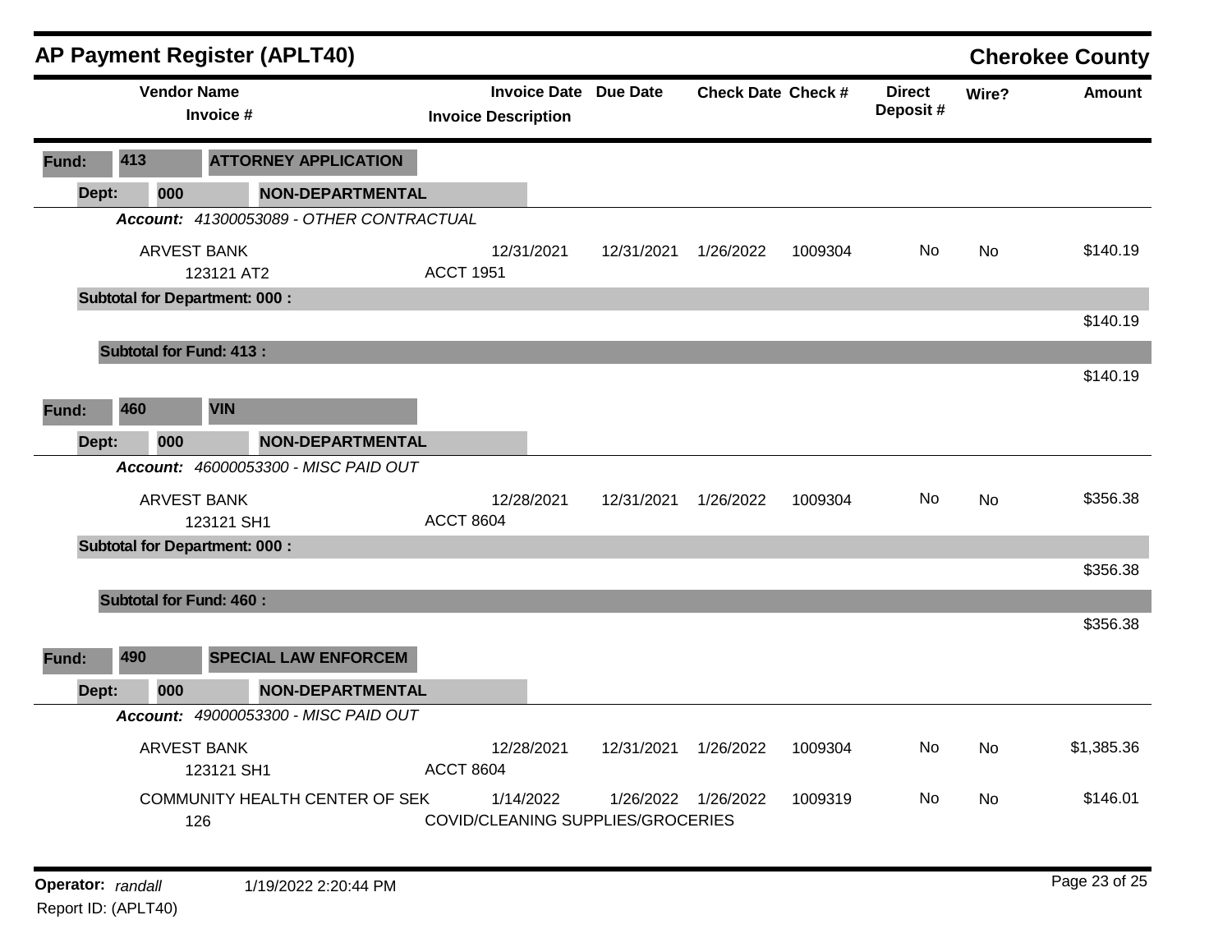| AP Payment Register (APLT40)            |                |                                                            |           |                           |         |                                   |       | <b>Cherokee County</b> |
|-----------------------------------------|----------------|------------------------------------------------------------|-----------|---------------------------|---------|-----------------------------------|-------|------------------------|
| <b>Vendor Name</b><br>Invoice #         |                | <b>Invoice Date Due Date</b><br><b>Invoice Description</b> |           | <b>Check Date Check #</b> |         | <b>Direct</b><br>Deposit#         | Wire? | <b>Amount</b>          |
| PATRIOT K-9 TRAINING, LLC<br><b>BID</b> | <b>INV BID</b> | 1/14/2022                                                  | 1/26/2022 | 1/26/2022                 | 1009367 | No                                | No    | \$2,500.00             |
| <b>Subtotal for Department: 000:</b>    |                |                                                            |           |                           |         |                                   |       |                        |
|                                         |                |                                                            |           |                           |         |                                   |       | \$4,031.37             |
| <b>Subtotal for Fund: 490:</b>          |                |                                                            |           |                           |         |                                   |       |                        |
|                                         |                |                                                            |           |                           |         |                                   |       | \$4,031.37             |
|                                         |                |                                                            |           |                           |         | Total for Bank 1 Account 1120298: |       | \$208,425.09           |
|                                         |                |                                                            |           |                           | *****   | <b>Total Invoices Paid:</b>       |       | \$208,425.09           |